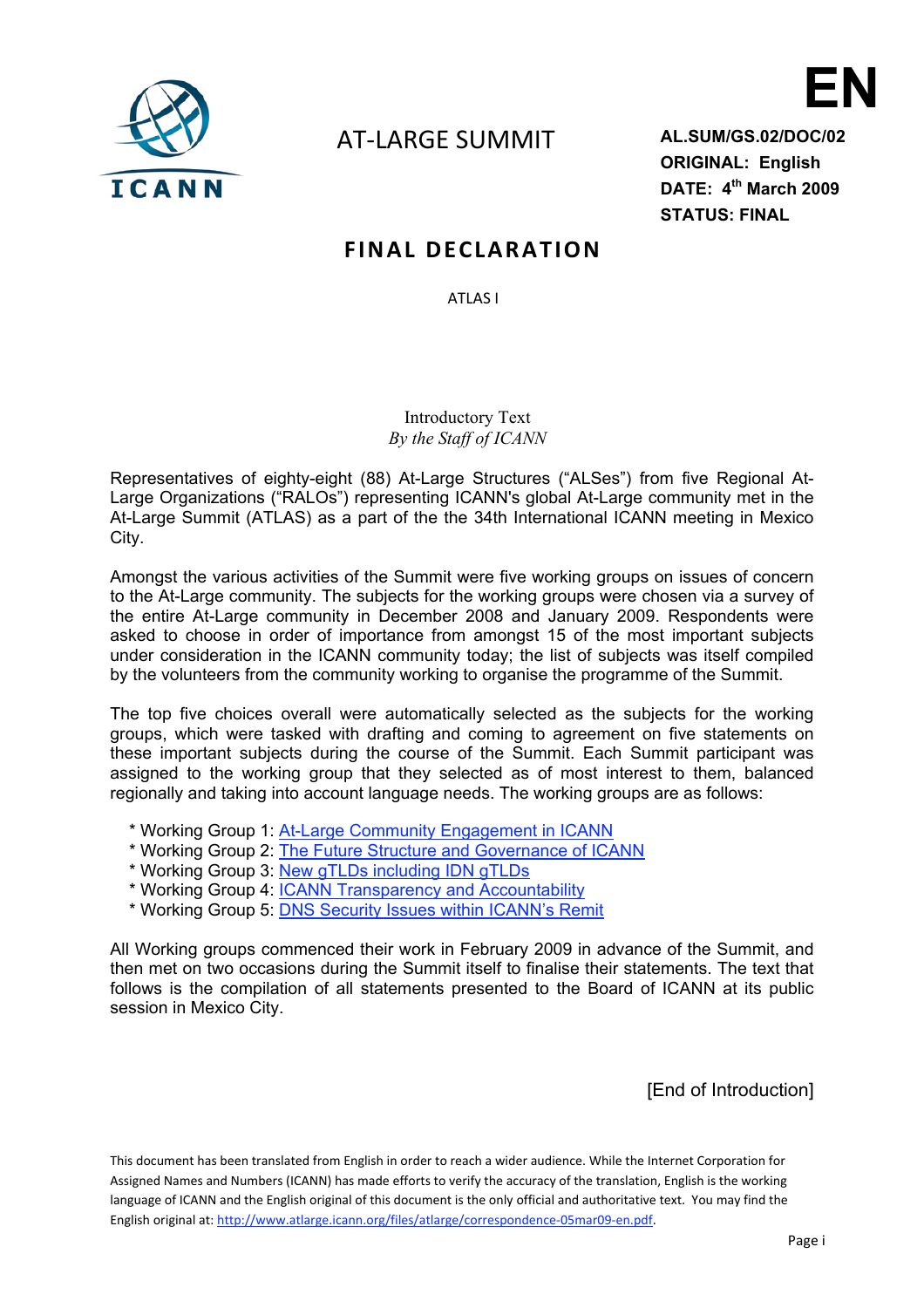# **TABLE OF CONTENTS**

| At-Large Engagement in ICANN - Working Group 1                                    | $\mathbf{1}$   |
|-----------------------------------------------------------------------------------|----------------|
| <b>I GENERAL PARTICIPATION</b>                                                    | $\it 1$        |
| 1) Participation in the GNSO                                                      | $\mathbf{1}$   |
| 2) Advancing participation under the Internationalized Domain Names (IDNs) policy | $\overline{2}$ |
| Recommendations:                                                                  | $\overline{c}$ |
| 3) Participation of local communities                                             | $\overline{2}$ |
| Recommendations:                                                                  | $\overline{c}$ |
| 4) Participation in the ICANN meetings                                            | $\overline{2}$ |
| Recommendations:                                                                  | 3              |
| II. GLOBAL OUTREACH                                                               | 3              |
| Recommendations:                                                                  | $\overline{4}$ |
| <b>III. TRANSCRIPTION AND TRANSLATION</b>                                         | $\overline{4}$ |
| Recommendations:                                                                  | 4              |
| <b>IV. TRAVEL SUPPORT</b>                                                         | 5              |
| Recommendations:                                                                  | 5              |
| The Future Structure & Governance of ICANN - Working Group 2                      | 6              |
| Background                                                                        | 6              |
| 1. Safeguarding against capture                                                   | 7              |
| Recommendations:                                                                  | 8              |
| Institutional confidence is a result of the ability to meaningfully participate   | 8              |
| 2. Further internationalization of ICANN                                          | 10             |
| 3. Exploring alternative sources of funding                                       | 11             |
| <b>New gTLDS and IDNs - Working Group 3</b>                                       | 13             |
| General issues                                                                    | 13             |
| Categorization                                                                    | 13             |
| Fees                                                                              | 13             |
| <b>String Confusion</b>                                                           | 14             |
| Legal Rights                                                                      | 14             |
| Objection on Morality and Public Order                                            | 14             |
| The Independent Objector                                                          | 15             |
| Legal status of applicants                                                        | 15             |
| Required technical facilities                                                     | 15             |
| <b>Dispute Resolution Service Providers</b>                                       | 15             |
| <b>Transparency and Accountability - Working Group 4</b>                          | 16             |
| Transparency:<br>I.                                                               | 16             |
| <b>Timing of Major Documents</b><br>1.                                            | 16             |
| Recommendations:                                                                  | 16             |
| Finance<br>2.                                                                     | 16             |
| Recommendations:                                                                  | 16             |
| 3.<br><b>Budget</b>                                                               | 17             |
| Recommendations:                                                                  | 17             |
| <b>Accounting for Public Input</b><br>4.                                          | 17             |
| Recommendations:                                                                  | 17             |
| <b>Contractual Compliance and Process</b><br>5.                                   | 17             |
| Recommendations:                                                                  | 17             |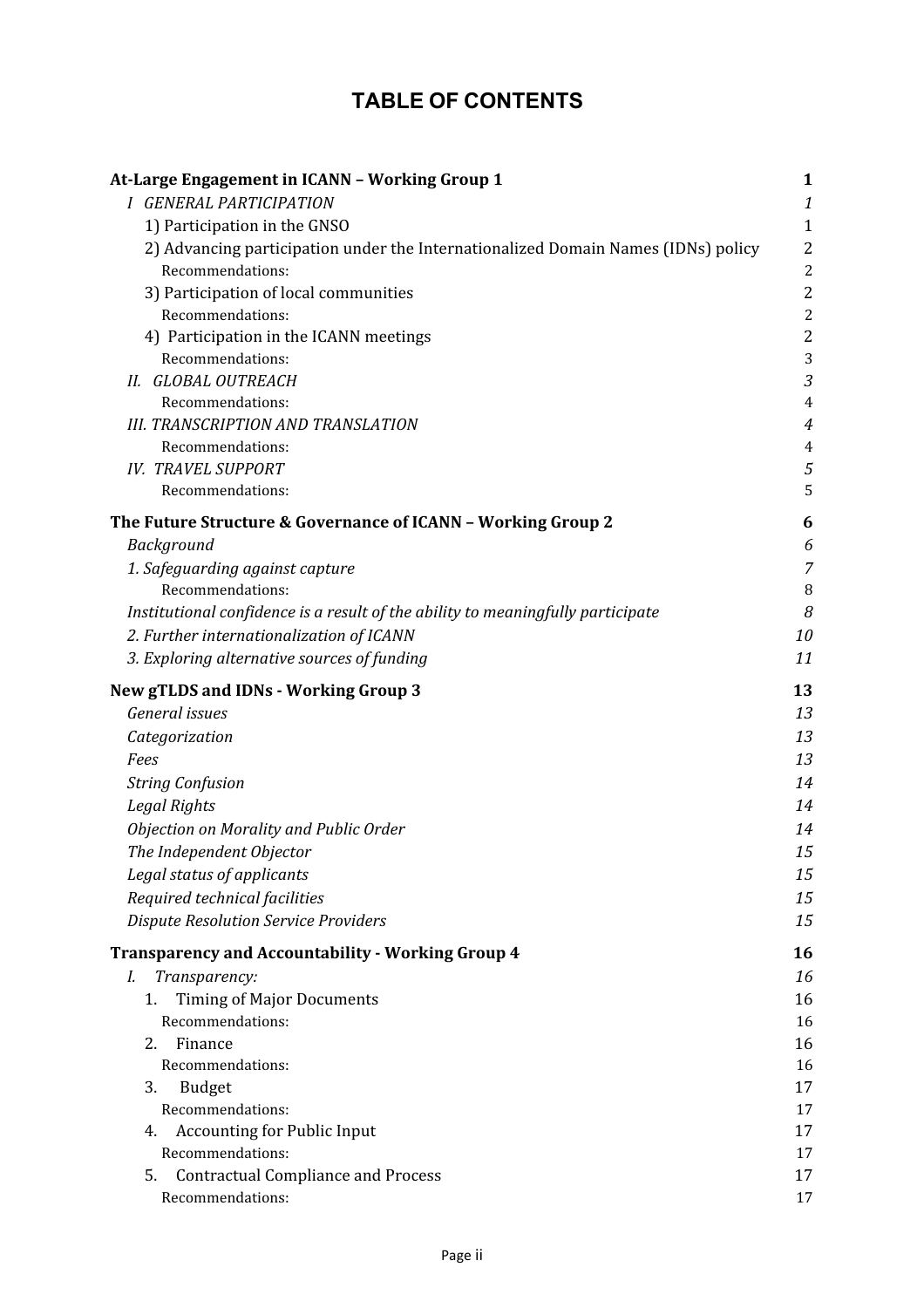| <b>ICANN's Public Service Role</b><br>6.                                            | 18 |
|-------------------------------------------------------------------------------------|----|
| Recommendations:                                                                    | 18 |
| 7. Conflicts of Interest                                                            | 18 |
| Recommendation                                                                      | 18 |
| Accountability:<br>Н.                                                               | 18 |
| 1. Joint Project Agreement                                                          | 18 |
| Recommendation:                                                                     | 19 |
| 2. Procedures for Addressing ALAC Advice                                            | 19 |
| Recommendations                                                                     | 19 |
| DNS Security Issues within ICANN's Mandate - Working Group 5                        | 20 |
| Internet users want all reasonable steps taken for a more secure internet           | 20 |
| <b>DNSSEC</b>                                                                       | 20 |
| Signing the root                                                                    | 21 |
| Requirements for Registries and Registrars                                          | 21 |
| Fighting exploitation of the DNS                                                    | 21 |
| Registration abuse                                                                  | 21 |
| Conclusion                                                                          | 22 |
| Summary of recommendations                                                          | 22 |
| Annex A                                                                             | 23 |
| <b>Statements from the Regional At-Large Organisations (RALOs)</b>                  | 23 |
| <b>AFRALO</b>                                                                       | 23 |
| <b>APRALO</b>                                                                       | 23 |
| <b>EURALO</b>                                                                       | 24 |
| <b>NARALO</b>                                                                       | 24 |
| <b>Summaries from the Thematic Sessions</b>                                         | 24 |
| Statement from Participation and Outreach Thematic Session                          | 24 |
| Thematic session on "Internet rights and principles"                                | 24 |
| <b>About WHOIS and Privacy</b>                                                      | 25 |
| About freedom of expression and new gTLDs                                           | 25 |
| About the right to participate in cultural life and its relevance to new gTLDs      | 25 |
| Thematic session on WHOIS                                                           | 25 |
| Thematic Session on Power Issues in new gTLDs: Gender, Development and Big Business | 26 |
| Thematic Session on Registries, Registrars and Abuse of Domains                     | 26 |
|                                                                                     |    |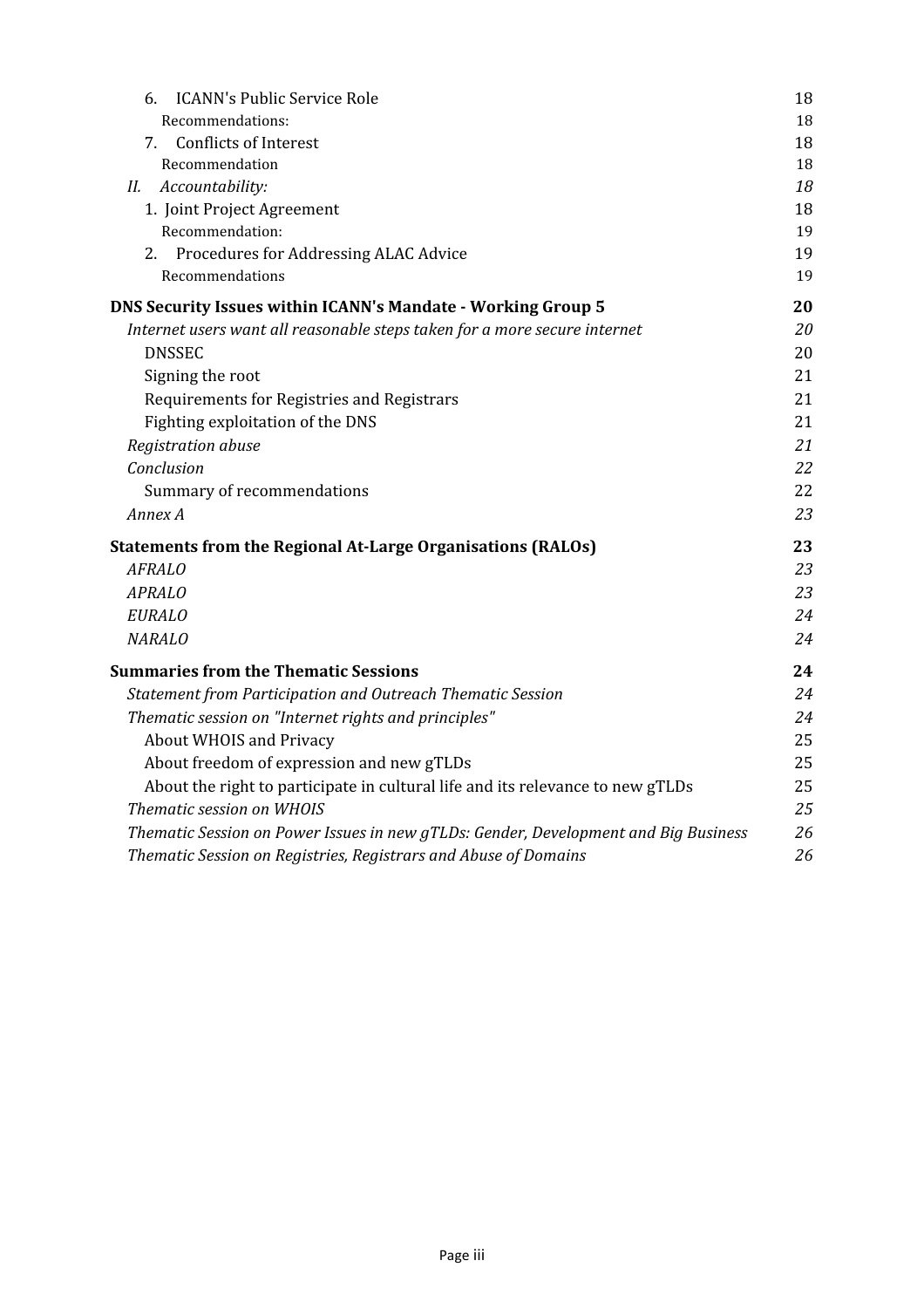# **AT-LARGE SUMMIT (ATLAS) DECLARATION MEXICO CITY, MEXICO 4 MARCH 2009**

#### **AT-LARGE ENGAGEMENT IN ICANN – WORKING GROUP 1**

The actual state of affairs shows a lack of effective participation from the At-Large community in the activities of ICANN.

The commitment and the participation of the different parts of the community require some previous knowledge of the things at stake in the issues being discussed. In order to improve the quality of the participation, it is important to explain the meaning and the limits of ICANN's mandate, the stakes and the impact sought for. The At-Large interaction with ICANN is vested in the ALAC Bylaws: (http://www.icann.org/en/general/archivebylaws/bylaws-15dec02.htm).

A major awareness campaign across all the RALOs and the ALSes, in their respective languages, would be a first step towards this. Meaningful participation implies knowledge of the issues on which decisions must be taken. The means by which participation is effected are many and varied. They include email discussion lists, teleconferences, fora, videoconferences, electronic votes, wikis, blogs as well as face-to-face meetings. More traditional information and communication media can help reach a larger public of potential Internet users. A calendar that establishes the timing for community input is essential to stimulate a critical mass of participation. This calendar would allow more effective planning and optimal engagement of the community.

Even as we celebrate the diverse methods and tools available, we recognize that many challenges remain to be overcome for effective participation of users at the edge. Some are entirely technical and will improve with time. Others, however, will require commitment to improvement in interactions from all stakeholders, users included.

The next chapters will help highlight the preoccupations of the At-Large community. The recommendation in the following chapters will not cover all of the problems affecting participation of the individual Internet users, but will surely be of great importance to foster a greater involvement of end users in the future.

## *I GENERAL PARTICIPATION*

The general participation is examined here at 5 different levels:

## **1) Participation in the GNSO**

Due to the highly technical nature of GNSO issues and their impact on users both as registrants and in ordinary, At-Large participation in the GNSO proceedings demands perhaps the heaviest investment in time and knowledge from participants. We therefore see the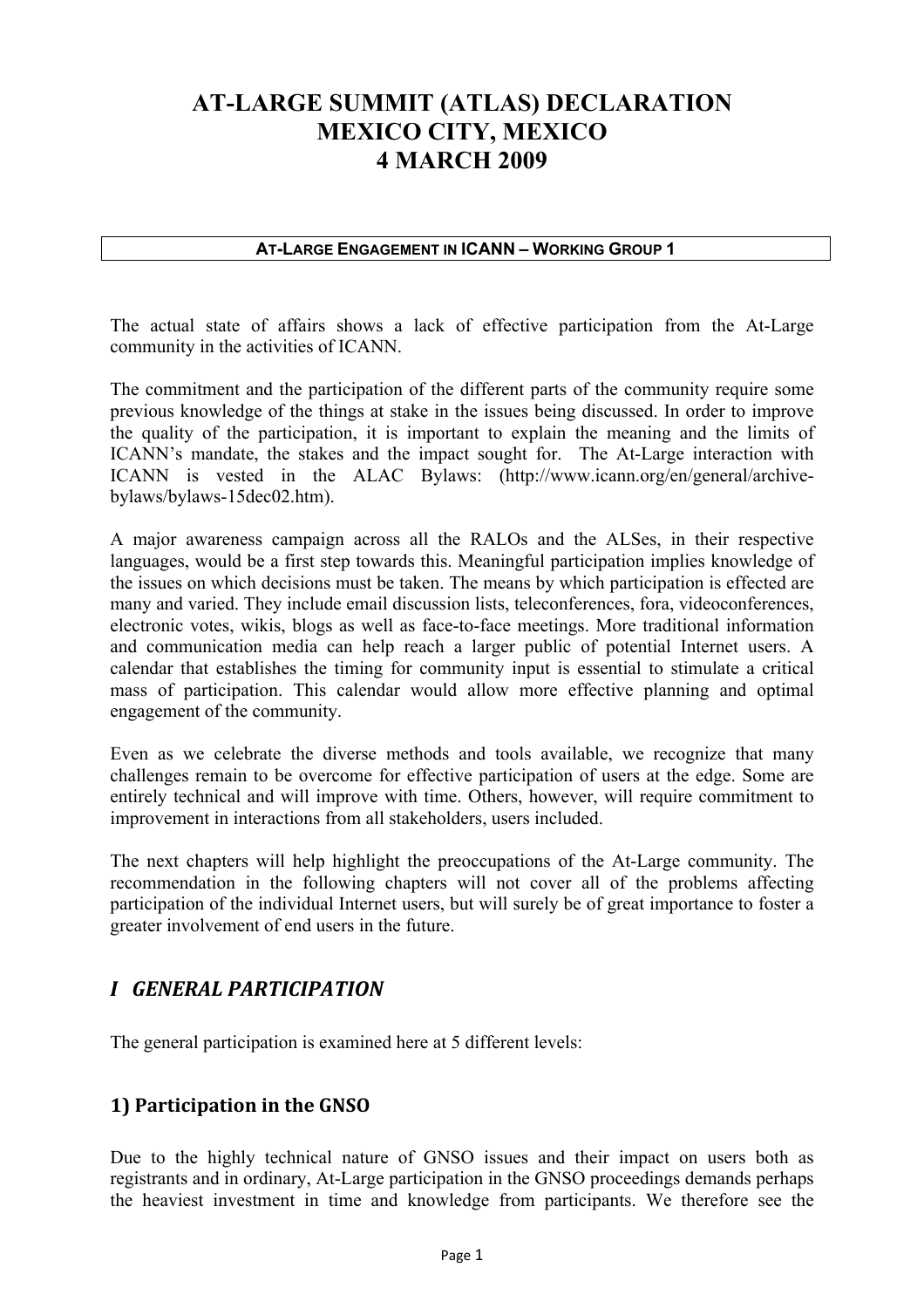development of specialists on GNSO issues in At-Large as the optimal response. However, coming on the projected GNSO improvements, the GNSO has proposed collaboration with the ALAC in drafting a Registrant Bill of Rights. This development provides a timely opportunity for greater involvement of the wider At-Large community and is heartily embraced.

# **2) Advancing participation under the Internationalized Domain Names (IDNs) policy**

We believe that the introduction of IDNs is a major step in the evolution of the Internet. As such, it deserves from ICANN a focused public awareness information campaign.

IDN policy is very important because the script is still an obstacle to participation in many parts of the world.

#### **Recommendations:**

The funding of an adequate and timely public information campaign in collaboration with At-Large Structures should be included in the next budget. In order to execute an efficient information campaign, ICANN should consult regional ALSes for the most effective ways to reach communities and end users.

### **3) Participation of local communities**

We wish to promote more democratic participation. The facilitation of timely consultations is even more so. We know for a fact that we must produce documents in end-user-friendly language that clarify the issues to allow informed contributions from public consultations. Summaries of all important ICANN documents should be produced in the official UN languages.

Meaningful participation lies not only in the opportunity to express opinions and to vote, but in being prepared to contribute. The regional approach to ICANN policy development process is established through ALAC.

#### **Recommendations:**

In order to guarantee effective results, we wish to insist once more upon the need for a face-to-face At-Large meeting in each region once a year. These regional meetings would enable the participants to identify and discuss the issues, important for each region of the At-Large community. We would welcome participation of other established ICANN constituencies in this regional approach.

\* Community input to regional meetings should be initiated in advance, using communication media such as local radio or SMS, identified or selected with the help of the RALOs.

### **4) Participation in the ICANN meetings**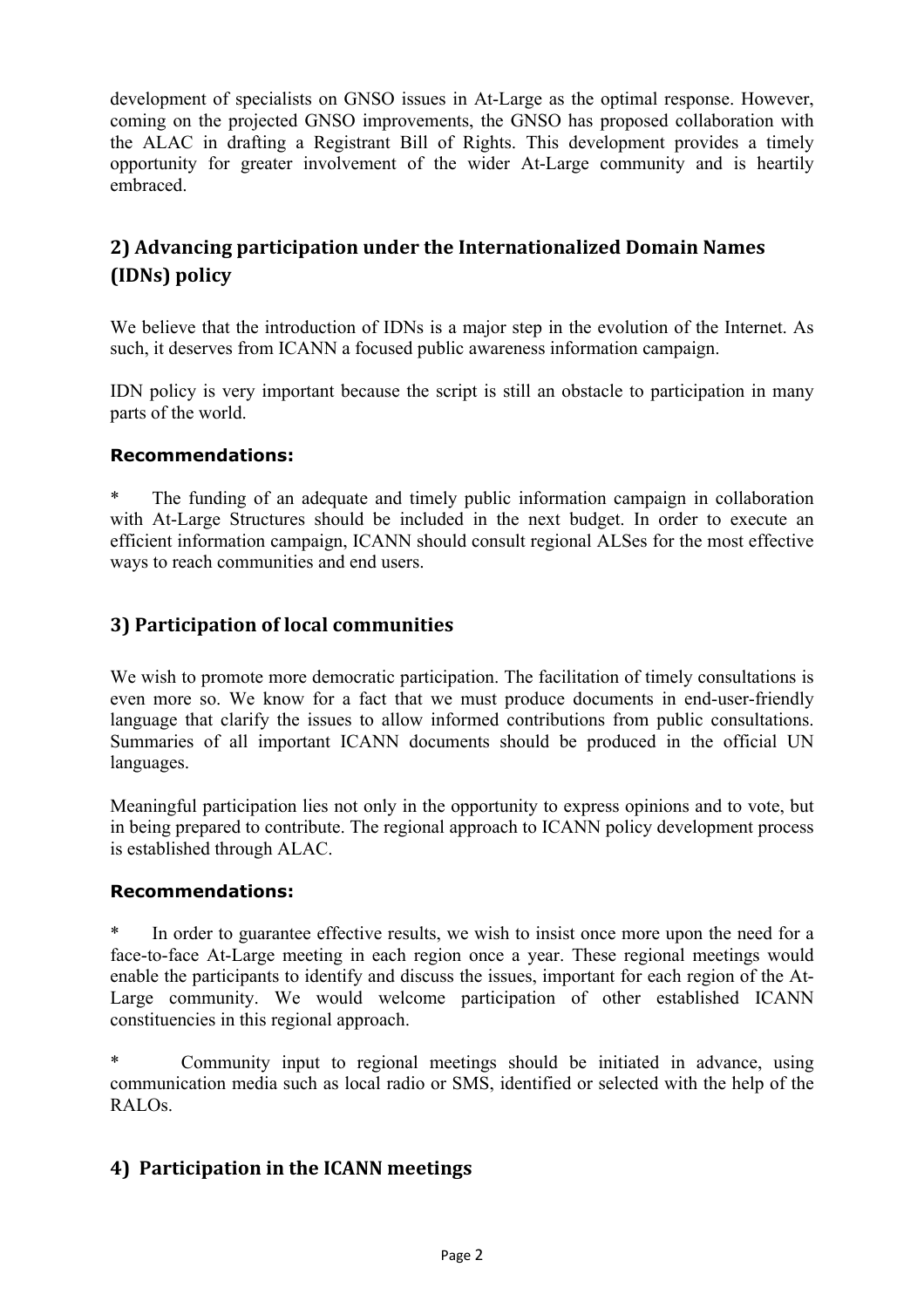The At-Large community has expressed strong disappointment towards the overall organization and management of the Cairo meeting. Lack of proper acknowledgment and recognition of the community's feedback, concerns, and issues has been aired through all RALOs. Poor remote participation opportunity, mistakes in the agenda, unmonitored chat sessions, last minute dissemination of working documents were just part of the concerns.

We refer the several recommendations from ALAC to the ICANN Board in its communication of 11 December 2008. (http://www.atlarge.icann.org/correspondence/correspondence-11dec08-en.htm).

The creation of a committee charged with the organization of meetings was recommended. We note with pleasure the formation of the Board Committee of Public Participation. The At-Large organization commits to work closely with the Board committee to improve public participation.

We believe that an assessment on the effectiveness of the measures instituted to improve participation would be required periodically.

#### **Recommendations:**

\* Providing reliable working remote participation systems is vital. Telephonic participation, chat interface, and video streaming should be run to a far more professional standard than they currently are. ICANN should approach the entire idea of participation in a far more significant and serious way than has been done in the past, as this is the only possible way for participation for vision and hearing-impaired users.

ICANN should consider providing opportunities for the regional communities to work together on specific issues face-to-face and with regional groups on horizontal level, which can then feed back into the process on international level. This model has the potential to improve the policy development process by voicing regional differences in views in a more comprehensive way. This model would also allow more regular face-to-face meetings than would be possible with international meetings alone.

## *II. GLOBAL OUTREACH*

By Global Outreach, we mean more participation and engagement of the worldwide Internetusing community, regardless of their geographical location, their language, and their economic, cultural and social backgrounds. ICANN needs end users' participation to influence, provide orientation for the making of the decisions within ICANN and to give feedback about its policy development, implementation and impact.

There is:

- Uneven participation and engagement of the community in ICANN-related issues.
- Lack of a differentiated approach to involve a diverse community in the management and the implementation of ICANN activities.
- Lack of mechanisms to connect ICANN with the end users (ICANN is very far from the users at the local level to benefit from their participation)

These result in misrepresentation of the interests of the global stakeholders' community.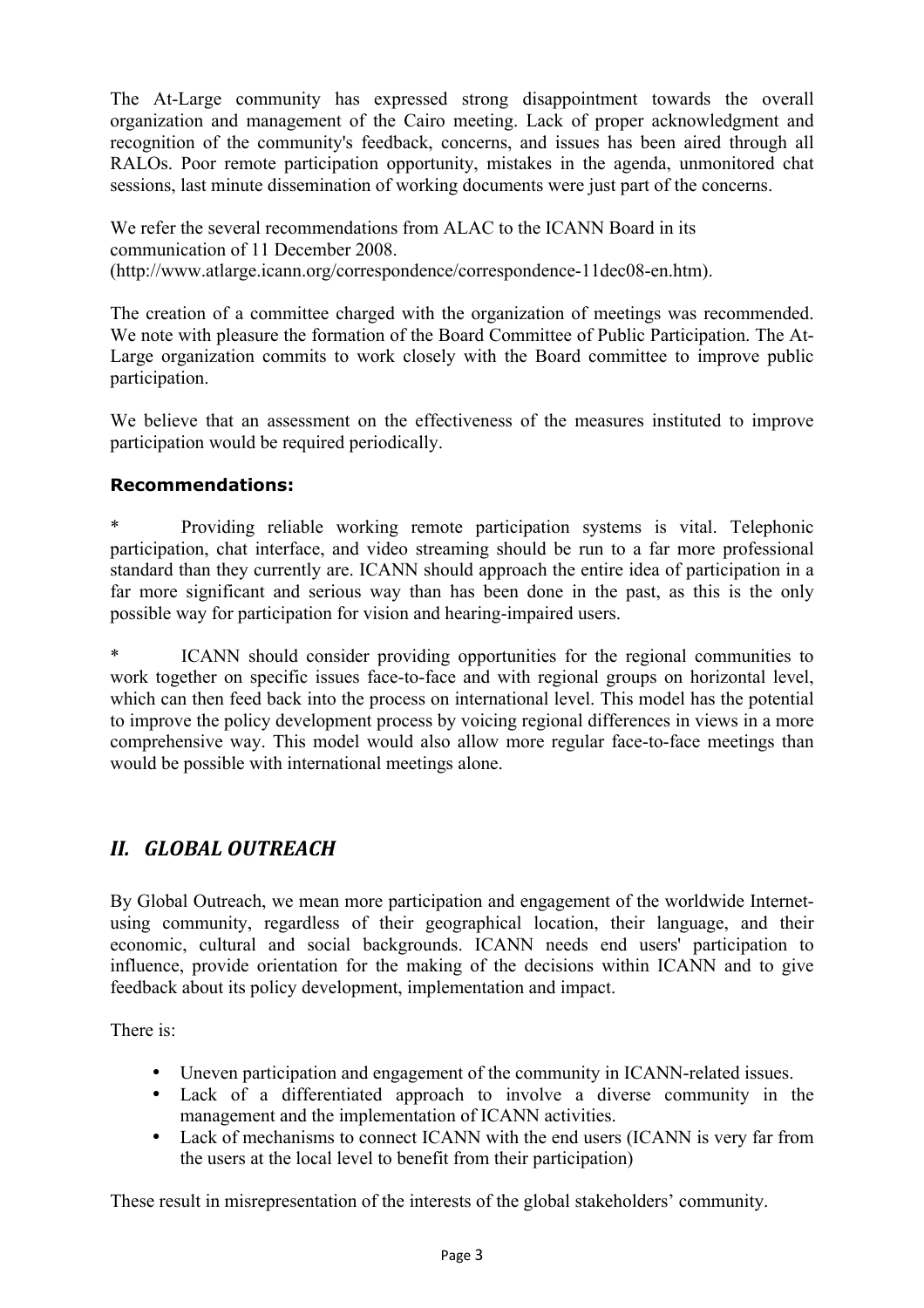We acknowledge efforts by ICANN to remedy these problems. For example, in his report on January 29, 2008, Paul Twomey, President and CEO of ICANN, explained the "Nonbinding partnering relationships with private IGOs to aid in outreach to governments and local Internet communities' with organizations in all the continents". [https://delhi.icann.org/files/Presidents Rpt 29Jan08(v2).pdf]

There is a continued support for participation by our community from ICANN (travel support, Summit, provision of translation, remote participation systems), but there is still a lot to be done for better participation and engagement from the user community.

#### **Recommendations:**

- ALAC must be given the opportunity to comment on issues early in supporting organization policy development processes in order to reflect the diversity concerning end users.
- ALAC and the Fellowship committee should work more closely in order to enhance the outcomes from both outreach efforts.
- Support the ALSes to provide feedback from local users on ICANN's activities (Information, sensitization, training seminars on ICANN related issues with radio, TV, etc.)

# *III. TRANSCRIPTION AND TRANSLATION*

The issue of language accessibility has been a long-standing issue for ICANN documents and working processes. Providing translations of working documents has been identified as a matter of central importance. Lack of translation of strategic documents, consultations and policy development processes is questioning ICANN's credibility and transparency.

Multilingual transcriptions and translations of ICANN's documents are crucial for the international community. Since ICANN is dealing with issues of significant importance for the whole information society, it is necessary to allow wider and equal access to strategic discussions and decisions, which are taken in the name of and are affecting the overall Internet community.

#### **Recommendations:**

- ICANN should continue to work closely and use the multilingualism best practices of other international organizations, such as the UN.
- We believe that optimization of translations is desirable. We therefore suggest that a mechanism allowing the ALSes to be actively involved in the process of translation of documents that are important to be displayed in other languages (the UN official languages) be collaboratively developed. ALSes with their capacities and skills in ICANN matters could be considered as a possible translating resource, and to have the opportunity to step into the translation cycle with all the responsibilities of a third party translator. RALOs could help in identifying the documents which need to be translated and process this information to ICANN.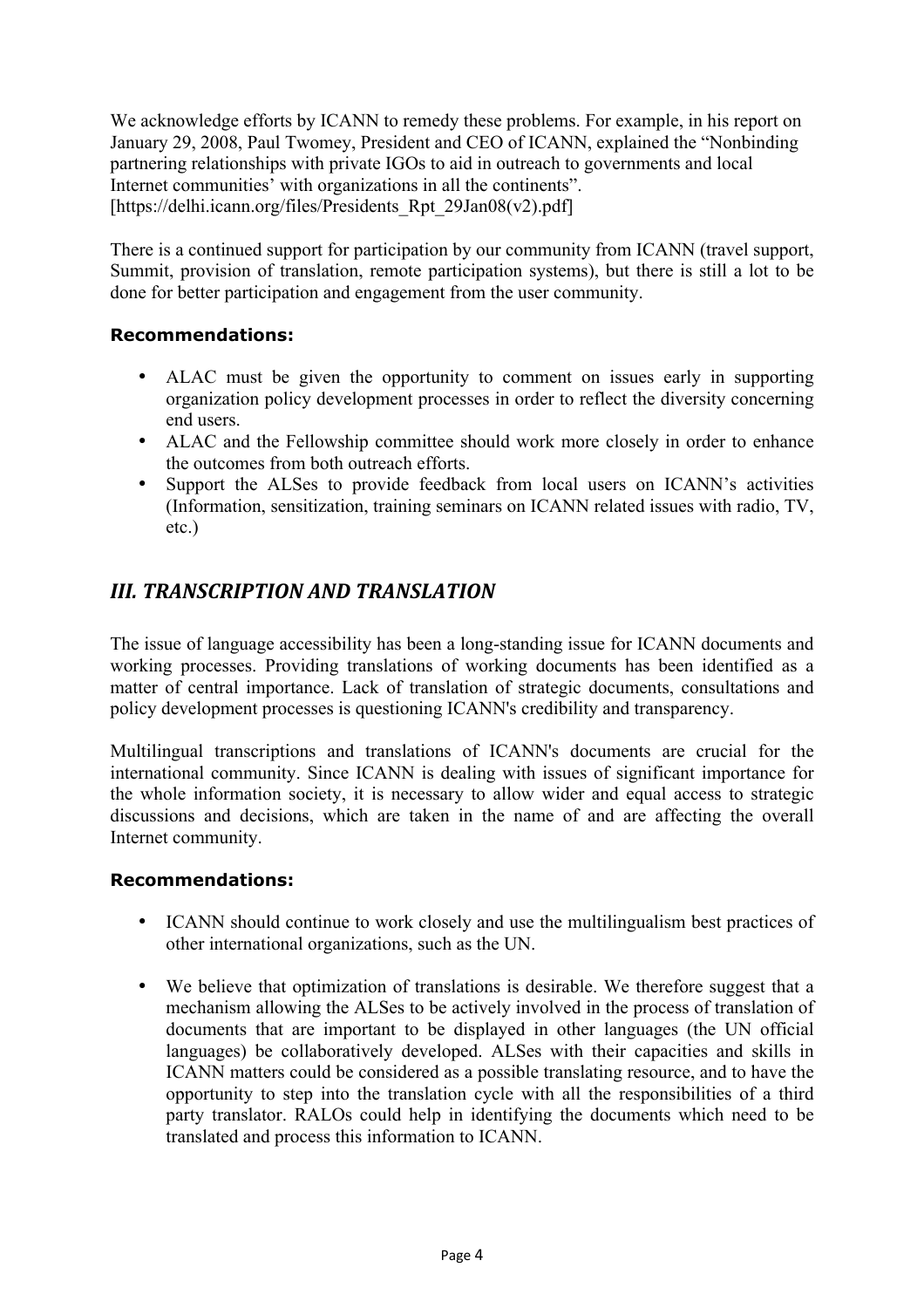# *IV. TRAVEL SUPPORT*

Travel support is a mechanism to facilitate participation of geographically dispersed communities in order to secure their due influence into the decision making processes of the organization. Due to the all volunteer-based structure of the At-Large, travel support is essential to full participation and collaborative work.

The administrative handling of travel support has improved over the past years, but there are still issues that require attention and further improvement.

The per diem payment arrangements process needs to take into account that in some countries, receiving international wire transfers is impractical or impossible. In many cases it is difficult for some participants to cover their expenses on their accounts before the per diem or reimbursement is received.

The process of obtaining a visa for the host country as well as transit visas is often complex, expensive and time-consuming. Official invitation letters are typically needed, and depending on the country, air travel tickets may be required prior to starting the visa process.

Choice of the locations for the international ICANN meetings sometimes is made in way which is excluding some of the stakeholders simply because of the high price of accommodation.

#### **Recommendations:**

- Since few or no At-Large participants have jobs even remotely related to ICANN issues, full travel support to ICANN meetings will be required. Without it, the ALAC will not be able to fulfil its regionally-oriented mandate to involve users in ICANN. ICANN should continue to fully fund ALAC travel costs as well as that of its Bylawmandated liaisons and key RALO leaders.
- ICANN should start the travel process sufficiently early to allow all participants to obtain their visas. In cases where the costs of travel to obtain visas, or the visa costs themselves are significantly in excess of those costs used in the per diem estimates, such costs should be reimbursed. Where possible, the local host should facilitate the

process of obtaining visas for their country.

• Meeting planners should ensure that locations for international meetings are chosen with affordability as one criterion. More timely decision on ticketing and other travel

arrangements would help to reduce cost.

• ICANN shall establish a process to delivering per diem remuneration taking into account the different money transfer rules in the several countries in order to assure members will have timely access to per diem funds. Mechanisms to handle per diem in cash should also be considered and developed.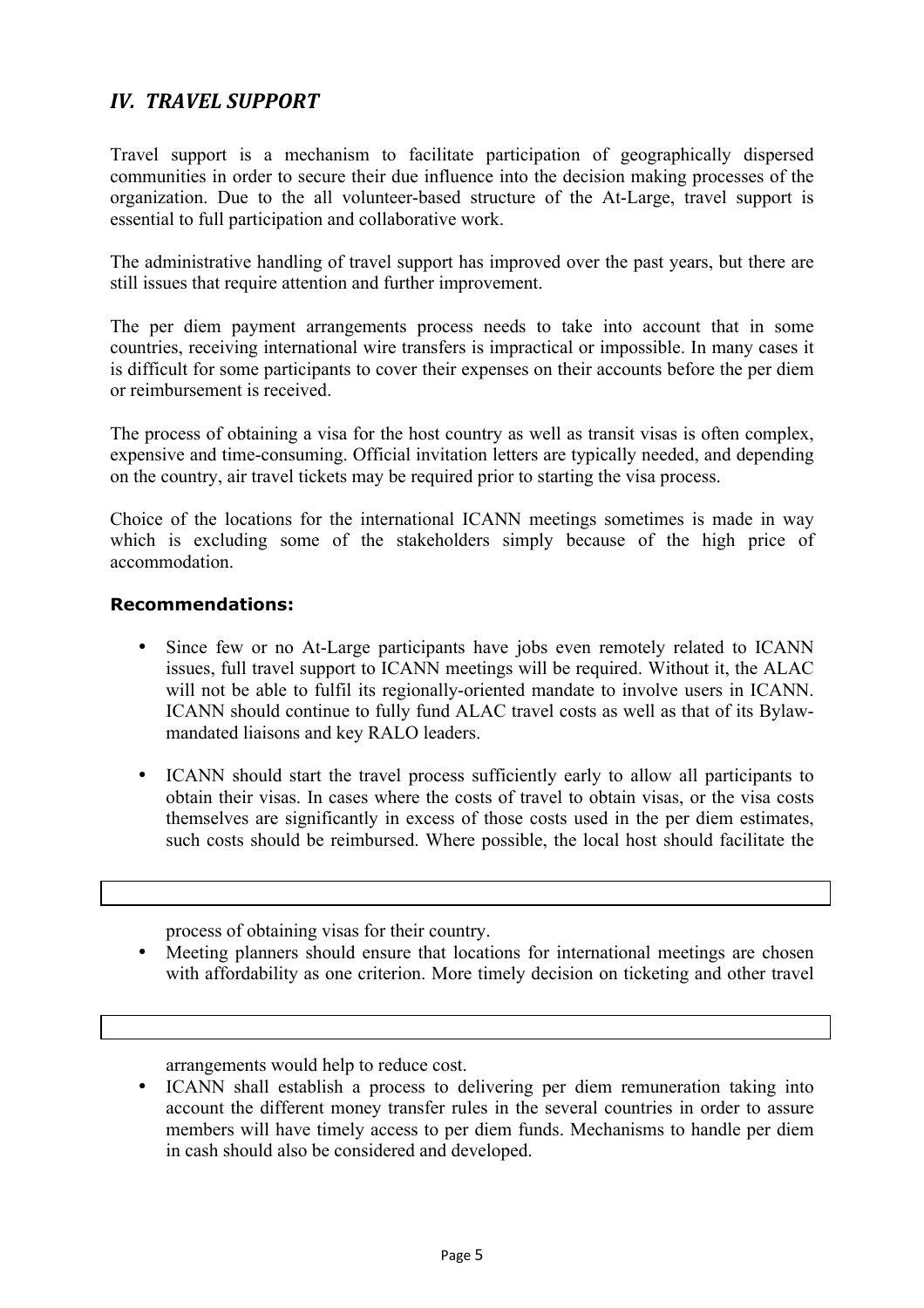• ICANN should avoid accommodating volunteer ALAC members and representatives

from ALSes in low-quality hotels that are very remote from the main venue.

• For regional meetings, all members of Bylaw-recognized bodies from that region should receive travel and expense support on the same basis and to the same extent as

at International Meetings.

• Amending the Rules and Procedures for Travel Support to comply with the proposals from the At-Large Advisory Committee Statement to the ICANN Board on the Public Consultation Related to Development of a Travel Policy, May 5, 2008 AL.ALAC/BUD.SC/0308/1/1

#### **Authors (in alphabetical order)**

- Mr. Carlton Samuels, The University of the West Indies, Jamaica www.uwi.edu
- Ms. Dragoslava Greve, Internet Society Bulgaria, Bulgaria www.isoc.bg
- Ms. Fatimata Seye Sylla, Bokk Jang Bokk Jeff NGO, ALAC Ex-Com member, Senegal www.bokk.org
- Ms. Hawa Diakite, Internet Society Mali, ALAC member, Mali www.isoc-mali.org
- Ms Vanda Scantezini, ALAC Vice Chair, Brazil www.altis.org.br / www.pitec.org.br / www.eldorado.org.br / www.its.org.br
- Mr. Yaovi Atohoun, Internet Society Benin, Benin http://www.isoc.bj

(List to be continued)

- - - - -

# The Future Structure & Governance of ICANN – Working Group 2

### *Background*

Working Group 2 will prepare a statement encapsulating the views of the At-Large community on "the future structure and governance of ICANN". This is a major current initiative of ICANN, referred to as the "Improving Institutional Confidence" process.

More than two years ago, the President's Strategy Committee (PSC) commenced a series of consultations on how to strengthen and complete the ICANN multi-stakeholder model. In addition, the recent midterm review of the Joint Project Agreement (JPA) between the United States Department of Commerce and ICANN produced useful comments about ICANN's performance and future. More information about this process may be found at: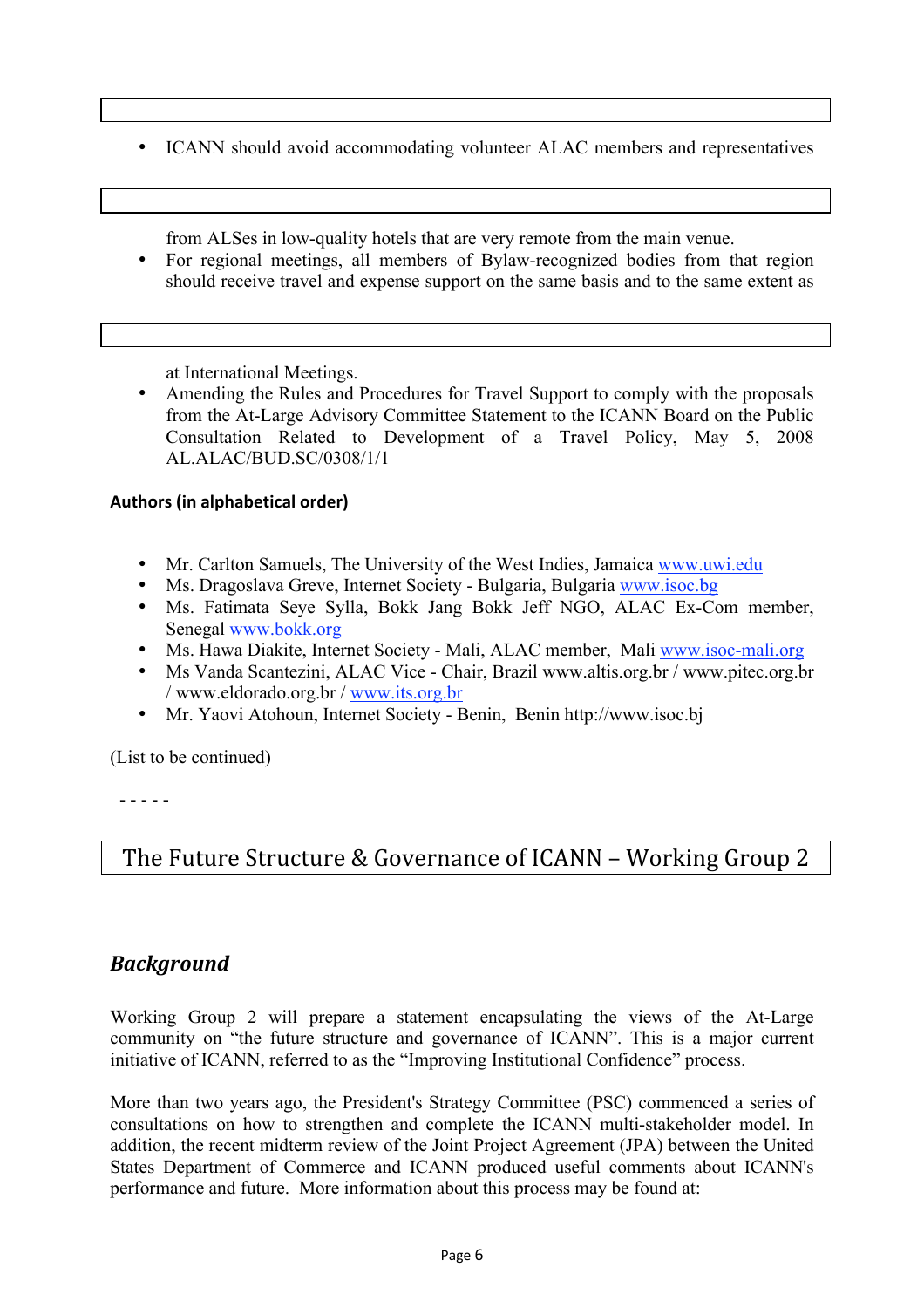http://www.icann.org/en/jpa/iic/improving-confidence-revised.htm

Comments responding to documents prepared by the PSC, and specifically concerning "Improving Institutional Confidence, where organized in 5 focus areas:

- Capture
- Accountability<br>• Globalization
- Globalization
- Financial and Operational Security
- Security and Stability

Working Group 4 is tasked with addressing "ICANN Transparency and Accountability".

The Working Group 5 is tasked with addressing "DNS Security Issues within ICANN's Remit"

To avoid (as much as possible) overlap with these other working groups, WG2 will concentrate its work on the following 3 items:

- Capture
- Globalization
- Financial and Operational Security

During the last ICANN meeting in Cairo, ALS representatives had an in person meeting with PSC members and since then, At-Large participants have attended conference calls with PSC members participating.

Meanwhile, Working Group 2 began its work – prior to the Mexico ICANN meeting and our ALS Summit held concurrently with the meeting, and also prior to the most recent revision of the PSC document "Improving Institutional Confidence in ICANN" due out before the Mexico meeting. That revision, posted the 27 of February 2009, is available at: http://www.icann.org/en/jpa/iic/draft-iic-implementation-26feb09-en.pdf

As At-Large members, we are one of the newer stakeholder groups, having had a long and difficult history to reach where we find ourselves today. We are strong participants and supporters of ICANN's multi-stakeholder model.

## *1. Safeguarding against capture*

At-Large suggests the following definition of "Capture":

Capture is defined in terms of a decision or a group of decisions taken by a sole party, or when an organization ends up acting systematically to favor particular vested interests.

So, for example, if one entity, interest, or group of interests has undue or out-of-proportion pressure, influence or control over ICANN, or any structural subdivision of ICANN, or any decision or group of decisions made within ICANN may be considered to have been captured.

There are different possible ways to capture ICANN. Included among them would be capture of the organization, or capture of the policy making process. Capture may be full or partial, subtle or overt. The capturer could be a person, private or public entity, government, group of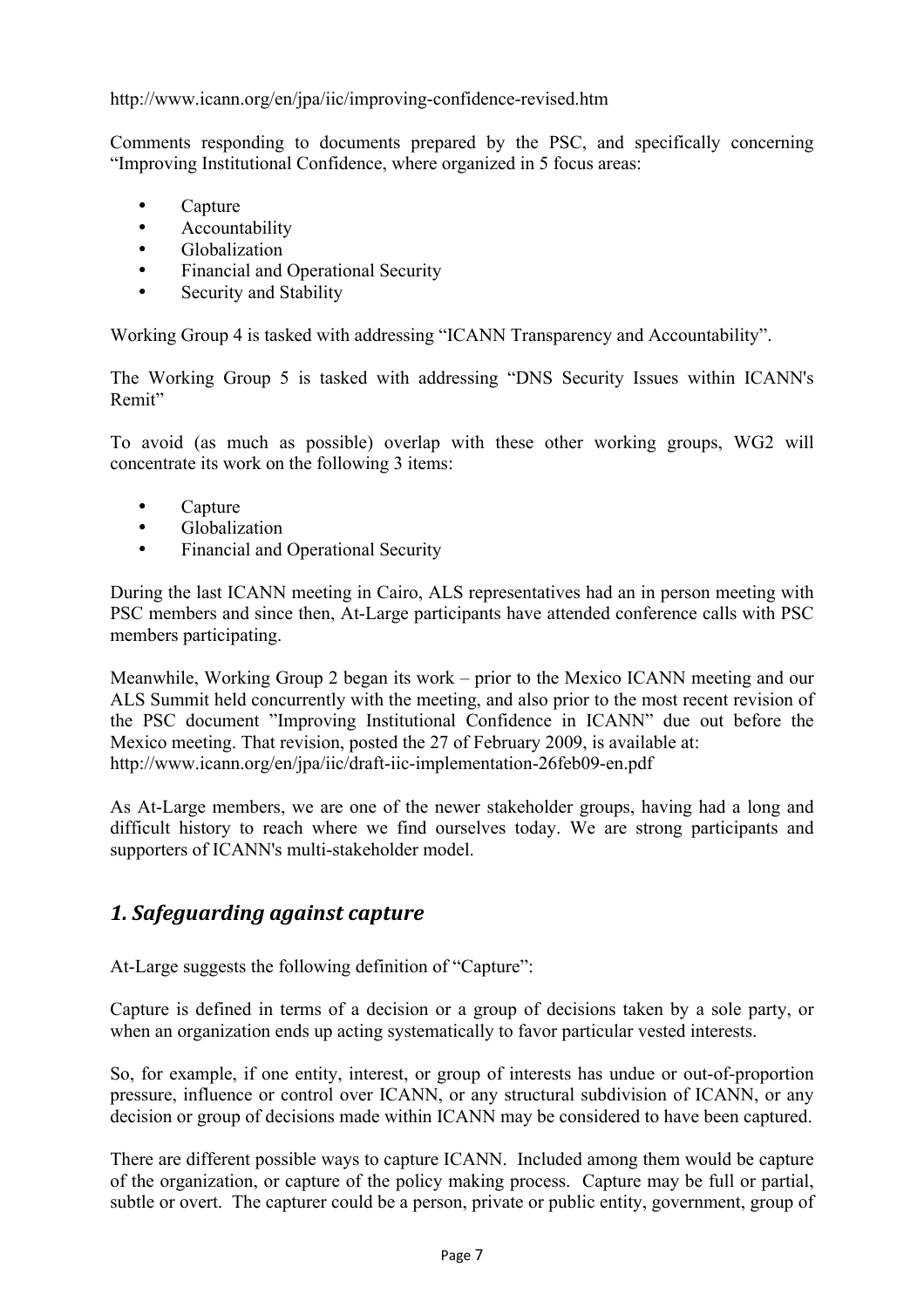governments, or an international organization. The examples given are not intended to be exhaustive.

#### **Recommendations:**

At-Large suggests the following actions as safeguards against capture:

- maintain easily accessible open public forums for all meetings.
- retain the multi-stakeholder model
- broaden participation of all stakeholders
- give special attention to end-user participation
- broader involvement by all communities
- solicit, maintain and address the concerns of all constituencies
- stakeholder education and explanation regarding ICANN and its structures<br>• stakeholder education and explanation regarding the ICANN policy making
- stakeholder education and explanation regarding the ICANN policy making-process
- (better) facilitate participation in multiple languages
- creation of simple documents (translated into different languages), and/or document summaries and abstracts, to facilitate greater participation (also discussed under "internationalization" below)
- allow sufficient time for outreach and community feedback and comment
- protocol for reporting and investigation claims of capture or attempted capture
- a regular performance review process, to include risk analysis and consideration of complaints and investigations, to ensure the safeguards are actually working

# *Institutional confidence is a result of the ability to meaningfully participate*

Potential conflict of interests and non-disclosed interests of ICANN participants implicate capture concerns. Should, for example, a single individual be entitled to participate within ICANN wearing different hats? Each individual has the potential to speak on behalf of:

- Oneself, as an individual end-user
- One's organization (e.g., group of end-users)
- One's company or employer, as a business end-user or any other business having an interest in the ICANN process (e.g., registries, registrars, brand owners)
- One's country
- One's religion, tribe, or culture
- One's moral, political or philosophical bent

At-Large suggests that participants be required to (1) disclose all (non-personal) affiliations and (2) state, fully and without reservation, on whose behalf the participant is acting. The ICANNWiki could be a good tool for facilitating affiliation disclosures.

Capture is also implicated by voting and structure participation. At-Large encourages multiparticipation but suggests consideration of the following restrictions concerning voting and/or structure participation:

1. Restriction on Voting Rights: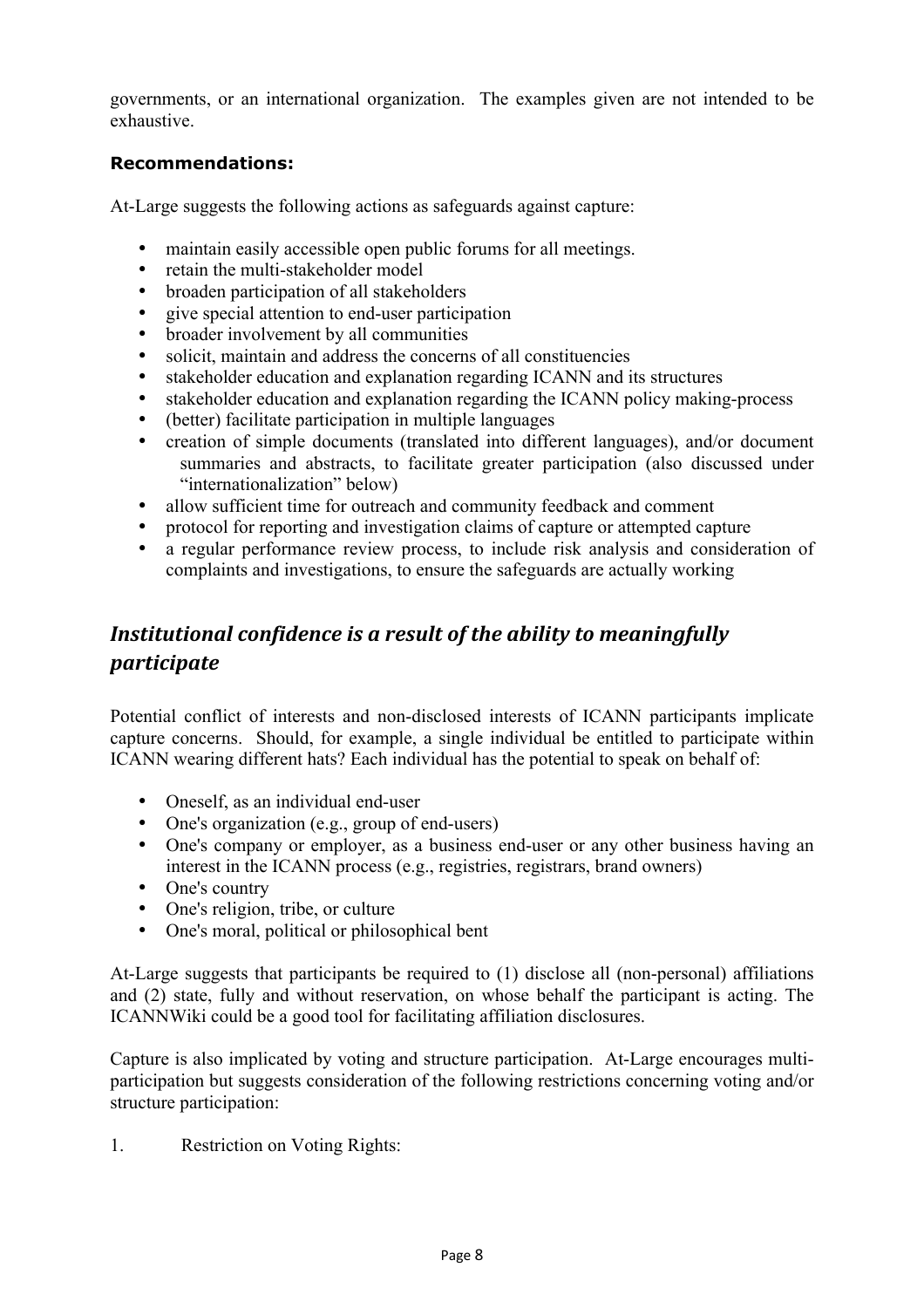- i. One vote per person for each structure in which the person participates. If a person is a participant within more than one ICANN structure, that person would remain eligible to vote once in each of the structures; or
- ii. One vote per person within the whole of ICANN, irrespective of the number of ICANN bodies the person participates in. If a person is a participant within more than one ICANN structure, that person would have to elect which structure she or he would vote in.

2. Restriction on Multiple Roles: A person cannot be elected or appointed to more than one ICANN body with voting rights.

A majority of Working Group 2 participants favored the restriction on voting rights expressed in paragraph 1.2 above and agreed with the restriction on multiple roles expressed in paragraph 2 above.

Capture is also implicated by lack of accountability on the part of ICANN and the Board to issues raised by At-Large. Working Group 2 participants expressed the perception that issues raised by ALes were either not being listened to or that there was no indication from the Board that the ALSes concerns were being heard. At-Large suggests a mechanism be put in place, similar to that in place with the GAC, requiring the Board to provide some kind of response or feedback to issues raised by At-Large.

Also expressed was that At-Large should have a more substantial way of influencing Board discussion and decisions. This could be through direct elections of Board members and would be in line with the final draft of the Independent ALAC Review document.

or

ii. One vote per person within the whole of ICANN, irrespective of the number of ICANN bodies the person participates in. If a person is a participant within more than one ICANN structure, that person would have to elect which structure she or he would vote in.

2. Restriction on Multiple Roles: A person cannot be elected or appointed to more than one ICANN body with voting rights. A majority of Working Group 2 participants favored the restriction on voting rights expressed in paragraph 1.2 above and agreed with the restriction on multiple roles expressed in paragraph 2 above.

Capture is also implicated by lack of accountability on the part of ICANN and the Board to issues raised by At-Large. Working Group 2 participants expressed the perception that issues raised by ALSes were either not being listened to or that there was no indication from the Board that the ALSes concerns were being heard. At-Large suggests a mechanism be put in place, similar to that in place with the GAC, requiring the Board to provide some kind of response or feedback to issues raised by At-Large.

Also expressed was that At-Large should have a more substantial way of influencing Board discussion and decisions. This could be through direct elections of Board members and would be in line with the final draft of the Independent ALAC Review document.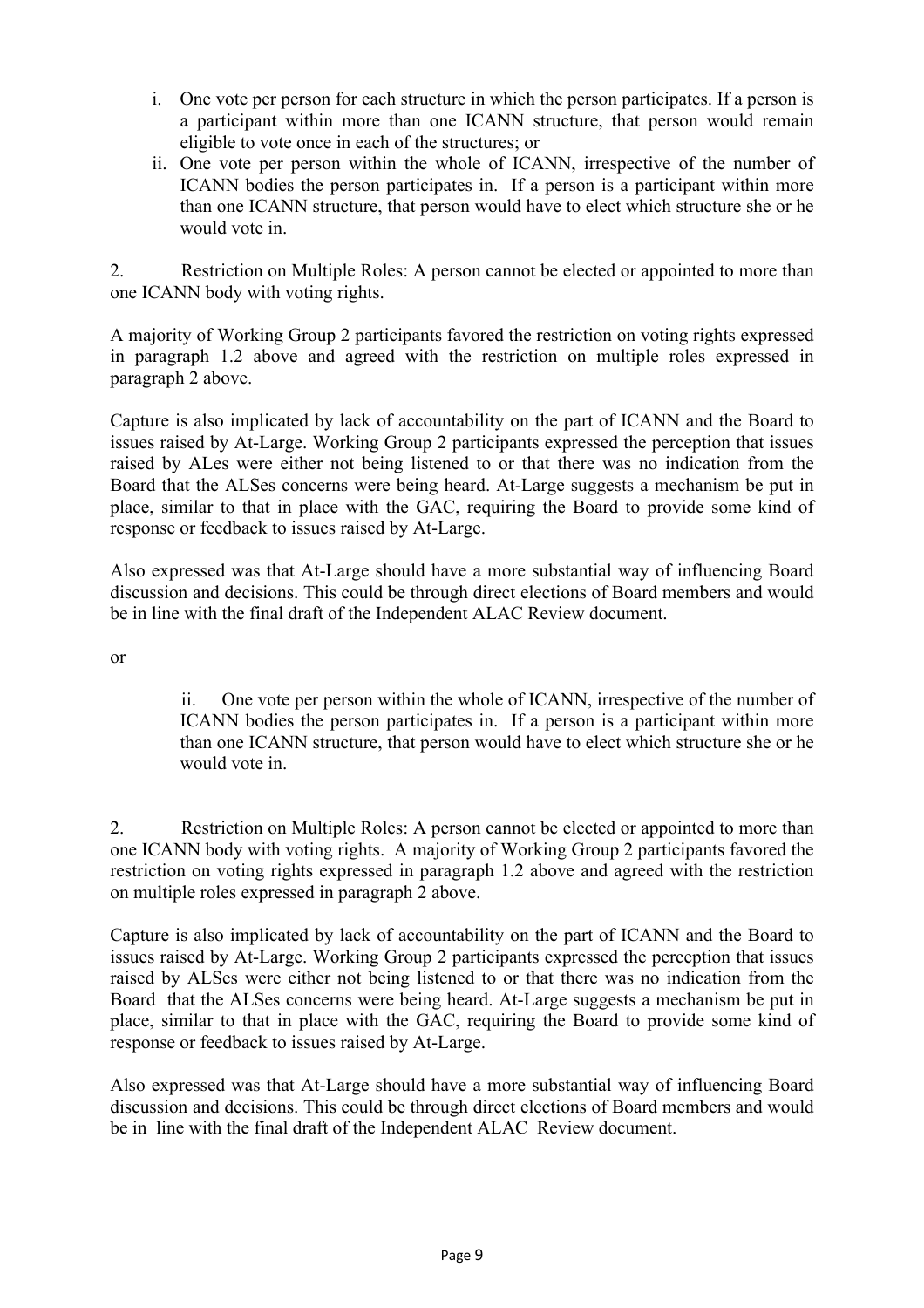# *2. Further internationalization of ICANN*

The Internet is a critical resource to all humanity. Given the economic and social importance globally of a safe and stable Internet, the process of internationalization of ICANN must:

- safeguard the global/worldwide role of ICANN regarding domain names and numbers identifiers;
- promote larger participation from all stakeholders globally.

At-Large agrees that governments should continue to play a role in the work of ICANN, but should not direct ICANN's functions or decisions. No government should capture ICANN. ICANN should continue to move in a direction such that U.S. influence in ICANN's work and decisions, whether real or just perceived, diminishes. While moving in this direction, ICANN needs to stay vigilant regarding the danger of capture by others.

At-Large already functions regularly in a very international environment. Our experiences can be useful to the larger ICANN community. We:

- regularly work in multiple languages, including in conference calls
- we produce documents in multiple languages<br>• we comprise real multi-regional bodies
- we comprise real multi-regional bodies (i.e. ALAC, Ex-com, Secretariat coordination)
- the At-Large Summit is fully tri-lingual

The internationalization of ICANN needs to address, respect and accommodate not only language issues, but also issues arising from cultural diversity.

ICANN has made good initial progress in producing important documents in the main UN languages. At-Large believes ICANN should go further to make a summary of all the ICANN documents available in English and in all the UN languages. In our view, having more summary documents translated is better than having some full documents translated. At the same time ICANN should encourage the preparation of original documents in languages other than English and arrange for the translation of these non-English documents as well.

Translations must be prepared in a timely manner with the goal of having the same document available in all languages at the same time, as opposed to the non-English versions lagging the English language versions.

At-Large members expressed the view that ICANN should make a greater effort to geographically diversity its organs, staff and activities. One way to accomplish this would be to have important ICANN functions and responsibilities split among various regions, languages and cultures:

- Headquarters
- Chair of the Board
- Vice-Chair of the Board
- President and CEO
- Vice-presidents
- Chairs of the SO/AC
- Oversight by?
- Bureaus
- Staff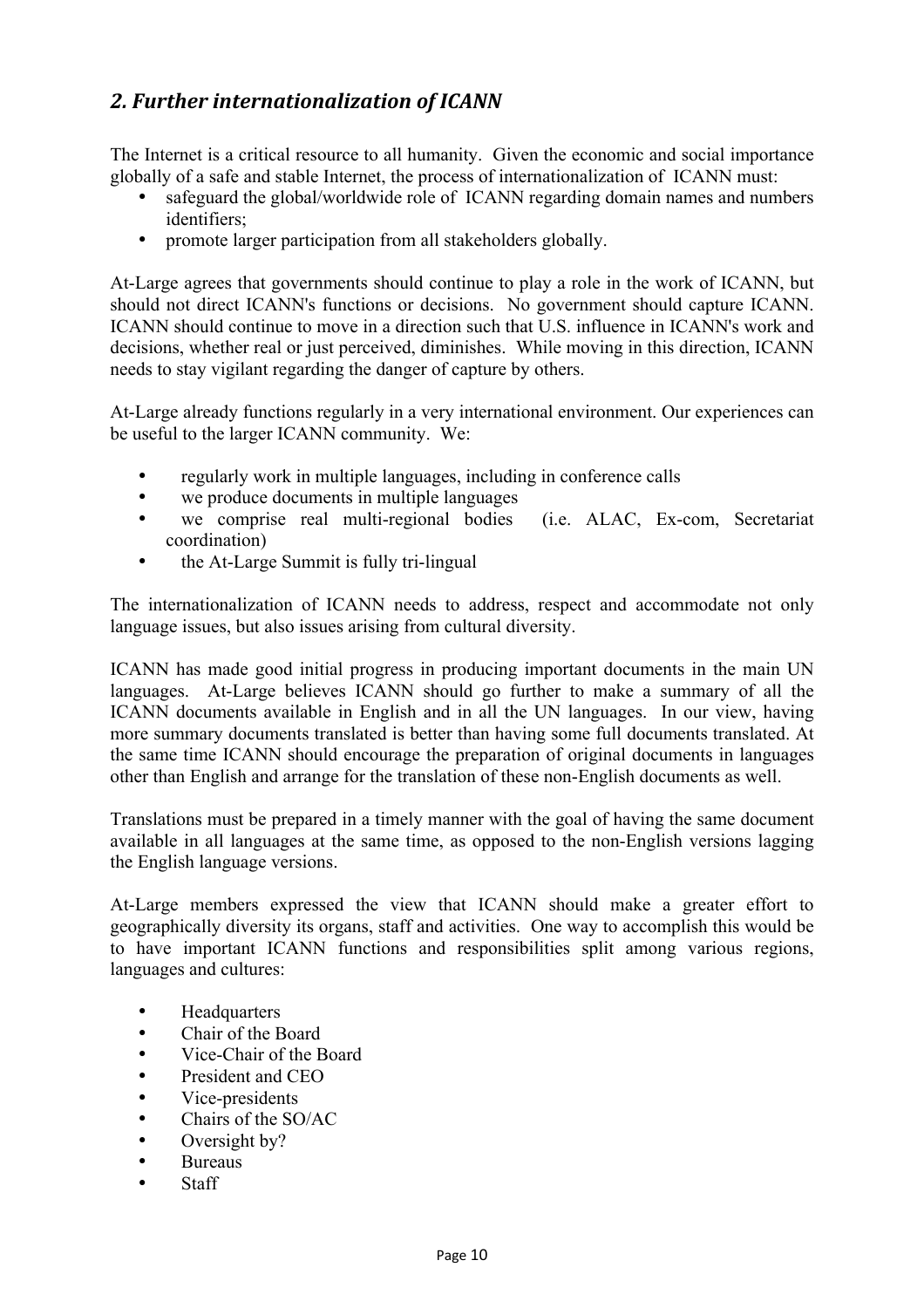The splitting of functions and responsibility, however, should not be done in a way that would result in inefficiencies or duplication of effort. ICANN must also remain vigilant concerning the efficient use of its resources (topic 3 below).

More activities (to be determined) could be managed from outside the USA, through secretariats, for example, located in different geographic regions of the world.

Also discussed was the possibility of having ICANN comprised of a number of sub-entities or affiliated entities, each being a national of, or having a presence in, a nation state within one of the five ICANN regions. It was pointed out, however, that this would cause ICANN to become the subject of multiple and likely conflicting national laws and regulations, burdening ICANN and hampering its work.

During the process of internationalization, ICANN should avoid developing a burdensome bureaucracy of the type encountered among U.N. organizations. ICANN should remain flexible in order to accomplish its important work.

# *3. Exploring alternative sources of funding*

Diversification of funding sources:

- Does ICANN need this?
- What is the goal of a diversification of funding sources?
- Is the goal more sources or/and more resources?

One of At-Large's main concerns is how ICANN is allocating and monitoring resources and funding sources. Working Group 2 members felt ICANN should focus on using its current resources more efficiently, and that it implement a system that measures the effectiveness of its use of resources.

Currently, most of the funds are coming from the registrants (individuals and businesses).

There was some discussion of looking to those businesses who obtain substantial revenues from e-commerce as a source for additional ICANN revenues, but also expressed was the view that ICANN not attempt to levy activities not directly related to the DNS.

Any new funding should be without condition, express or implied. ICANN should have unfettered discretion in the manner it determines to use funds, for example, to subsidize improvements to infrastructure in areas that are economically disadvantaged.

If needed, what other funding sources could be acceptable to the individual end users?

And how will this change ICANN and its relationship with each and all the constituencies / stakeholders?

At-Large agrees that capture, internationalization and the continued funding of ICANN are among the more important governance issues now facing ICANN. The ideas and recommendations presented above are offered to assist ICANN to better navigate these concerns. At Large is prepared to work together with the other ICANN constituencies to address and solve these issues.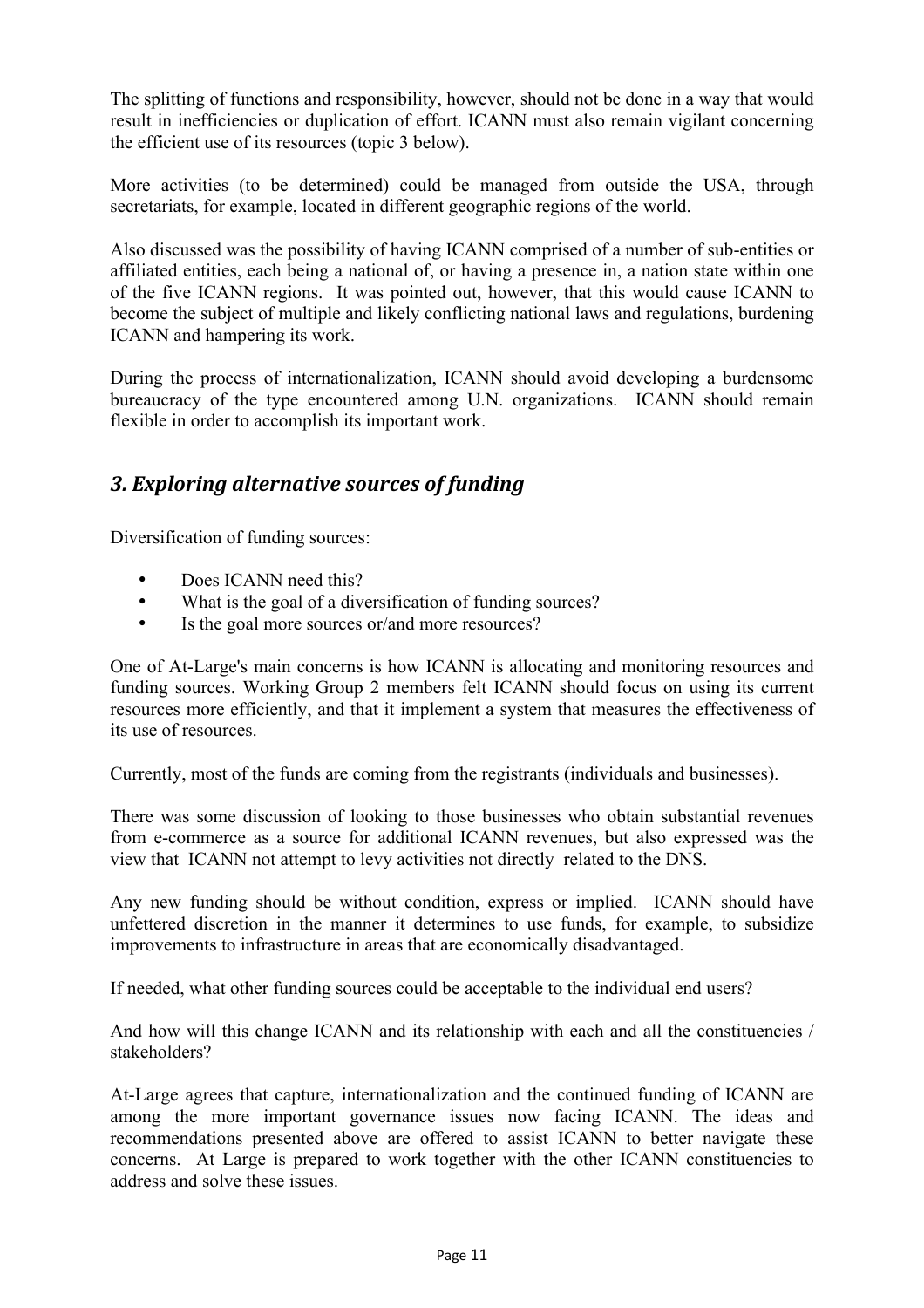---- [1]Members of the group ALS Rep Carlos Aguirre - LACRALO Izumi Aizu - APRALO Louis Houle - NARALO Tommi Karttaavi - EURALO Glenn McKnight - NARALO Antonio Medina Gomez - LACRALO Sivasubramanian Muthusamy - APRALO Jose Ovidio Salgueiro - LACRALO Aislan Vargas - LACRALO Mathias Altamira - LACRALO Mamonia Niangl - AFRALO Adam Salazar - LACRALO Chung L.Liu - APRALO Ting-Yun Chi - APRALO Jose Luis Barzallo - LACRALO Fernando Maresca - LACRALO Non ALS Olivier MJ Crepin-Leblond - Europe Cheryl B. Preston - NARALO Joung Im Kim - APRALO Samantha Eisneer - ICANN

Rapporteur: Seth Reiss - NARALO Vice-Chair: Sylvia Herlein Leite - LACRALO Chair: Sebastien Bachollet - EURALO

**Glossary** 

ALAC - At-Large Advisory Committee (Also referred as At-Large) ALS - At-Large structure ICANN - The Internet Corporation for Assigned Names and Numbers IDNs - Internationalized Domain Names GNSO - Generic Names Supporting Organization RALO - Regional At-Large organization IGO - Inter Governmental Organizations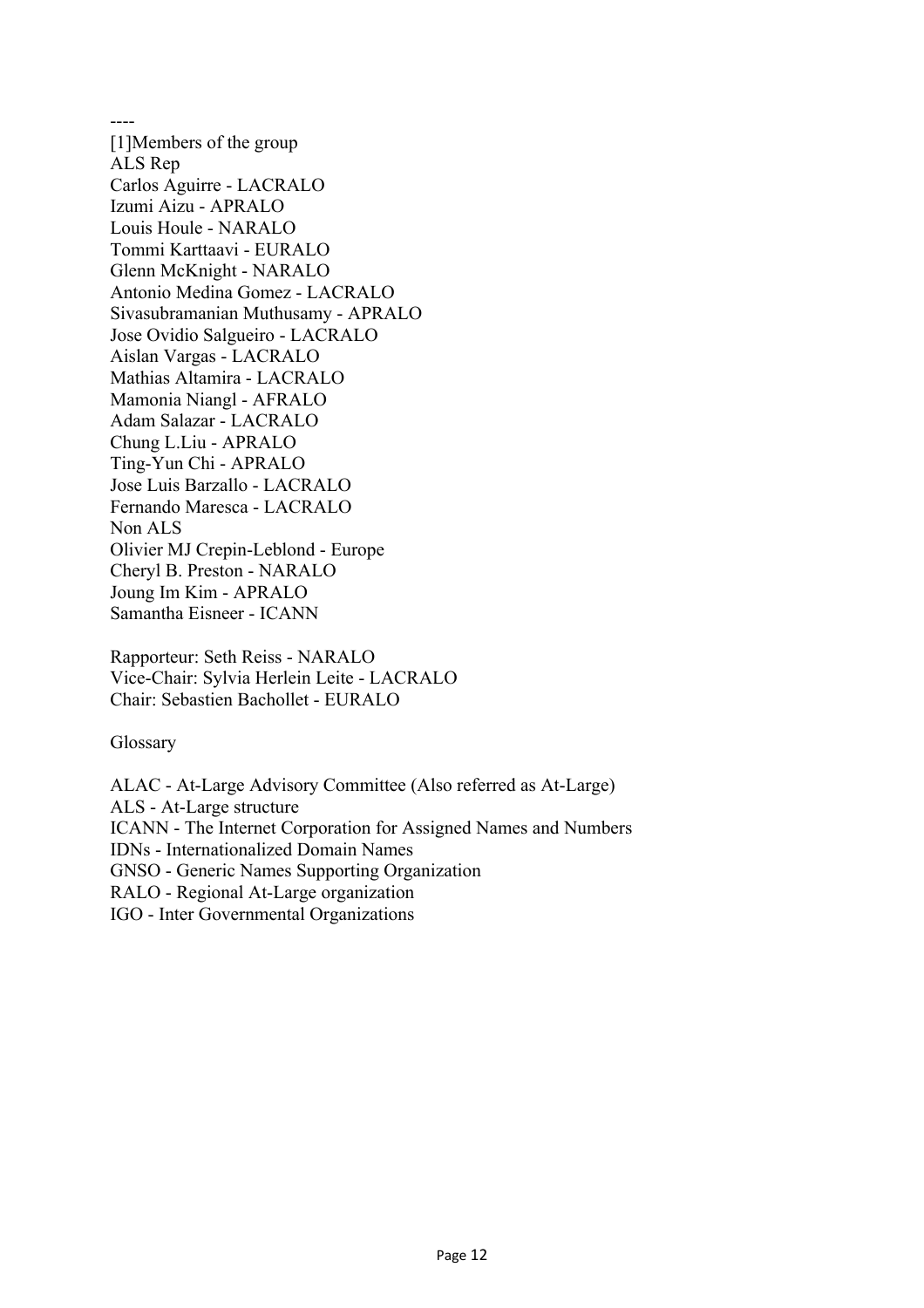## *General issues*

We agree with and support the expedient introduction of new gTLDs, especially those offering support for IDNs. In fact, we believe that a number of components of the proposed policy present unnecessary barriers to entry for the broadest possible variety of gTLD applicants.

# *Categorization*

We believe that the process of categorizing new gTLD applications into "open" and "community-based" is incomplete. It does not take into account all of the issues that differentiate the categories; indeed, it is likely that more than two categories may be necessary to adequately address the diversity of stakeholders and potential applicants.

Further study may be required to determine the exact categorization, but we agree that it should not be so complex as to cause confusion or significant logistical problems. It is possible that existing concerns may be addressable by the existing two categories with some refinement.

The categories should not determine merely the dispute resolution procedure; they should also encompass other distinctions such as pricing, recognizing (for instance) the ability to pay - by organizations of all kinds -- in developing and least developed countries. ICANN may allow applicants to assert in advance that their proposed gTLD string is based on an existing intellectual property.

We recognize the potential for "gaming" the process if differential pricing is enabled. However, we believe that proper wording and appropriate guidelines will minimize abuse. In any case, we believe that a small number of new gTLDs inappropriately given lower fees is preferable to the 2nd draft's current barriers to entry for would-be applicants in developing and least developed countries.

### *Fees*

The current fee schedule is a clear barrier to entry of potential applicants, especially those who have no interest in monetizing the TLD and those initiated in developing and least developed countries.

We urge a fee structure based on current and actual cost-recovery, not one which amortizes ICANN's fixed costs or charges a risk penalty even for low-risk gTLDs. If a lowering of gTLD application fees follows from such a re-calculation, we welcome the higher numbers of applications which will occur as a result.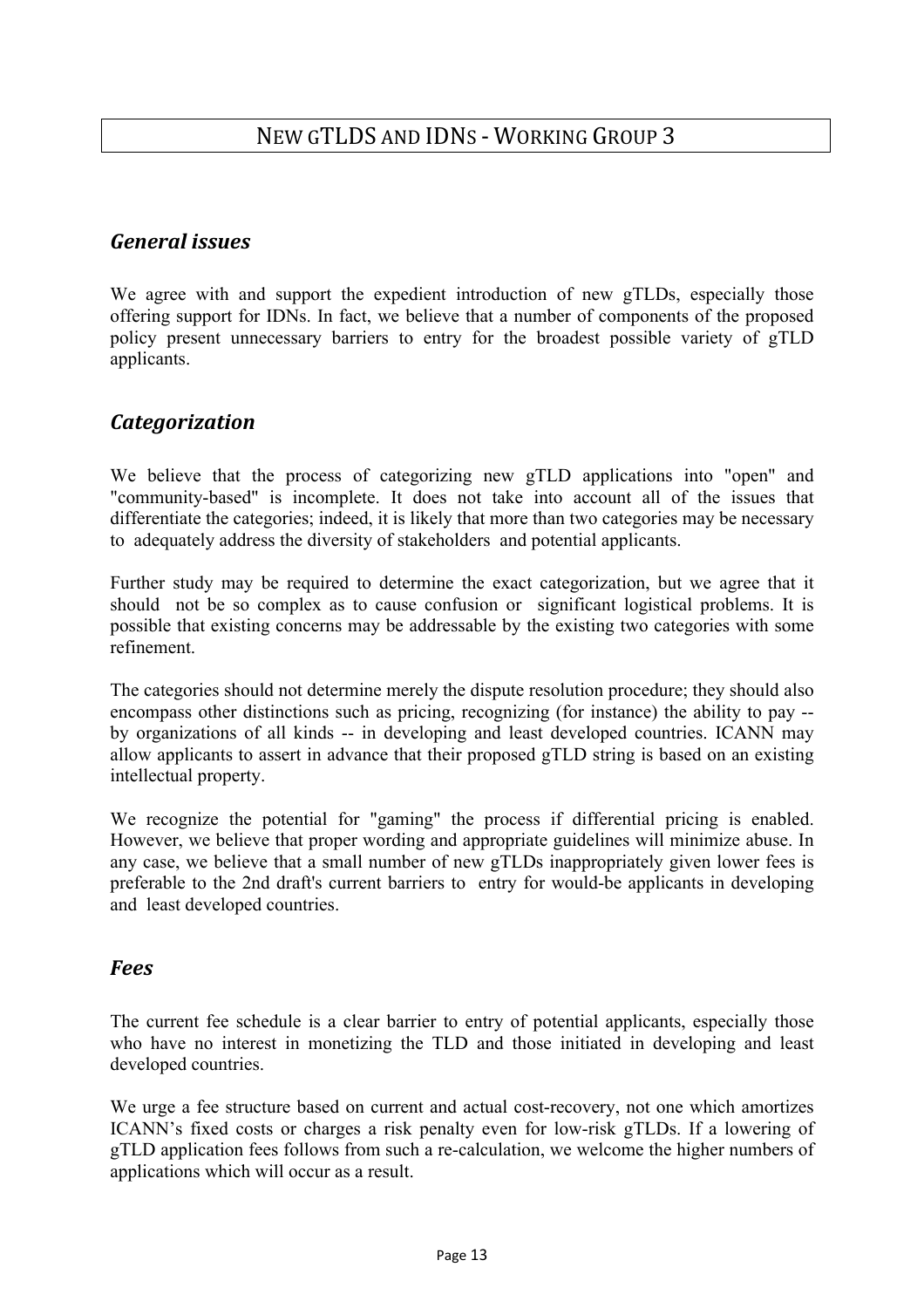In the place of the proposed system of refunds, we recommend a phased fee system under which an applicant would pay a portion initially and additional fees as each milestone is achieved. While ICANN will still be paid up-front for its evaluations, applicants only need pay for the stages which they are eligible to pursue.

# *String Confusion*

It may be possible to alleviate many problems and barriers related to string contention through a hybrid process. Because of the substantial pent-up demand for new gTLDs, it is not reasonable (and too easily gamed) to make string allocation initially based on "first come, first served" -- the technique usually used for second-level domains.

We suggest opening a third round of gTLD applications, with a fixed deadline, that will be subject to the string contention dispute mechanisms described in the current guide. After the third round is complete, perhaps it is possible to revert to a fourth round with a "first come, first served" process of string allocation, of course subject to the objection mechanisms.

We do NOT believe in an interim third round with an arbitrarily limited number of applications as a "trial run". Such an interim round can be gamed no matter what selection process is used, and therefore any interim round is unlikely to serve its intended goals.

# *Legal Rights*

The protection of trademark rights is legitimate and necessary. However, we are concerned that the proposed "Legal Rights" objection protocol exceeds existing territorial and class-ofgoods limitations contained in current international trademark treaties.

ICANN should not engage in any trademark protection regime which extends beyond existing international treaties; to do so in effect turns ICANN into an unauthorized treaty organization.

It is also the obligation of ICANN to recognize the non-trademark "traditional knowledge" rights of Indigenous Peoples, in a manner consistent with international treaties.

## *Objection on Morality and Public Order*

We emphatically call for the complete abolition of the class of objections based on morality and public order. We assert that ICANN has no business being in (or delegating) the role of comparing relative morality and conflicting human rights.

Abolishing the morality and public order class of objection will eliminate the risk to ICANN of bearing responsibility for delegating morality judgement to an inadequate DSRP.

Certain extreme forms of objectionable strings may be addressed through minor modifications to the "Community" class of objection. While we fully appreciate the motivation behind this class of objection, we cannot envision any application of it that will result in fewer problems than its abolition.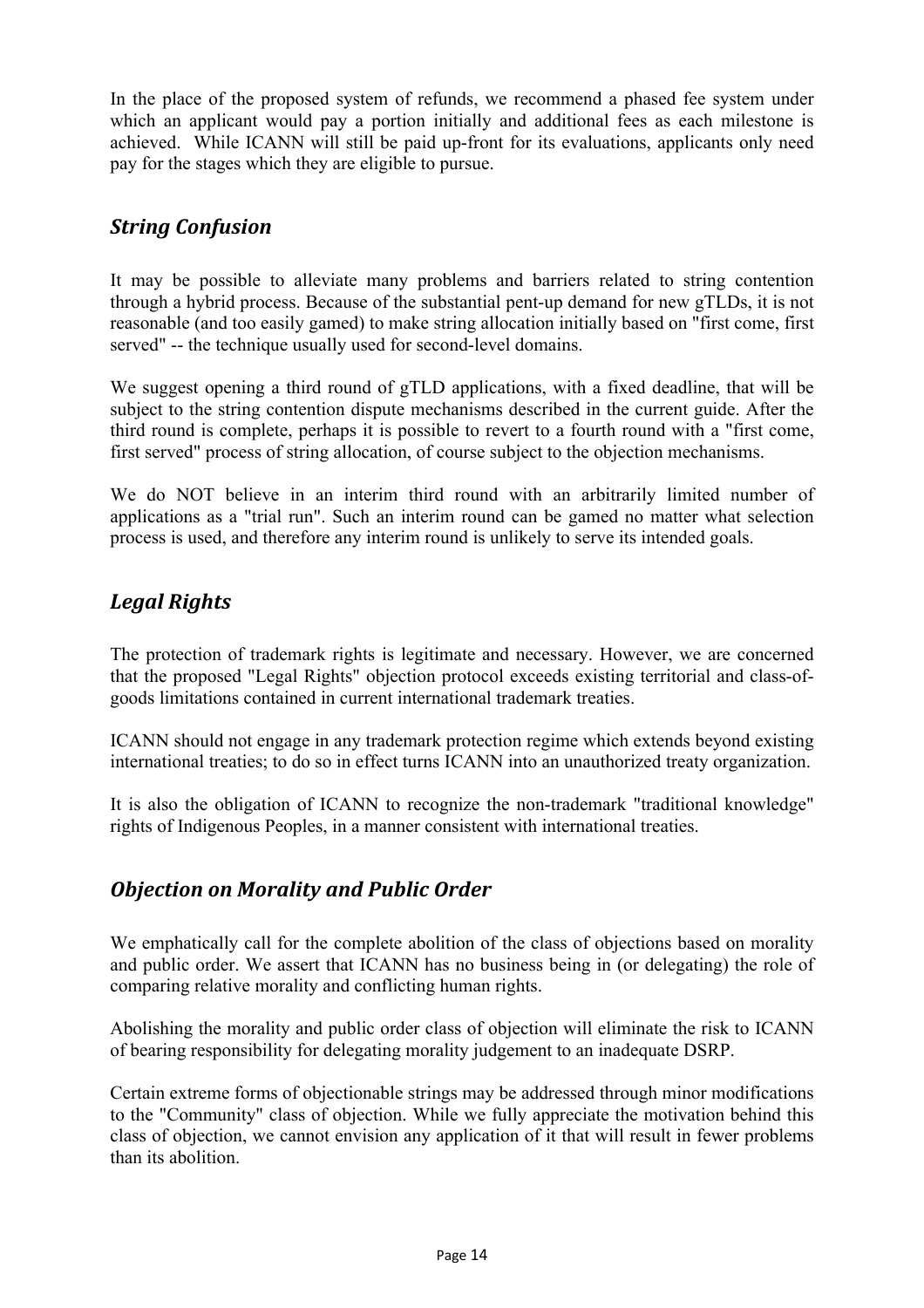# *The Independent Objector*

The description of this role is that of an independent body, provided resources by ICANN, to represent the public interest in ICANN processes.

This is a perfectly accurate description of At-Large.

We understand ALAC is a formal ICANN body and may be considered non-independent. However, the regional at-large organizations, at-large structures and (in some regions) individual participants have nothing more than a memorandum of understanding -- and often less than that.

At-Large is ICANN's logical and natural source for public interest advocacy; it would be counter-productive and inefficient to create a parallel public interest advocate separate from At-Large.

In addition, At-Large has the existing grass-roots connections to ensure that communities are made aware of gTLD attempts being made in their name. It is pointless for ICANN to recreate such a facility outside of At-Large.

In addition to the listed functions ascribed to the Independent Objector, this role should also be able to offer an independent appeal mechanism in case a gTLD applicant believes that they were unfairly or improperly rejected. The parameters of this role could be sufficiently constrained to prevent frivolous appeals; however, the availability of an independent thirdparty capable of reviewing decisions -- possibly requiring unfair rejections to be re-evaluated -- would be an extra and beneficial addition to the transparency of the evaluation process.

## *Legal status of applicants*

It is our position that being convicted of a crime, on its own, should not disqualify someone from being part of a gTLD application. It is not ICANN's role to further punish people who have been convicted and served their sentence; The only exceptions are people convicted of fraud and officers of any ICANN-contracted party that has been de-accredited.

## *Required technical facilities*

Applicants must have an understanding of IDNs; however, applicants for non-IDN TLDs should not be required to implement IDN technology. On the other hand, applicants must demonstrate familiarity with DNSSEC technology and provide an implementation plan to enable DNSSEC when it becomes widespread in line with ICANN policy.

## *Dispute Resolution Service Providers*

We have severe concerns about the lack of transparency in the initial selection of Dispute Resolution Service Providers before the selection criteria has been fully published. Parties requiring the use of DSRPs must have the right to select the appropriate provider.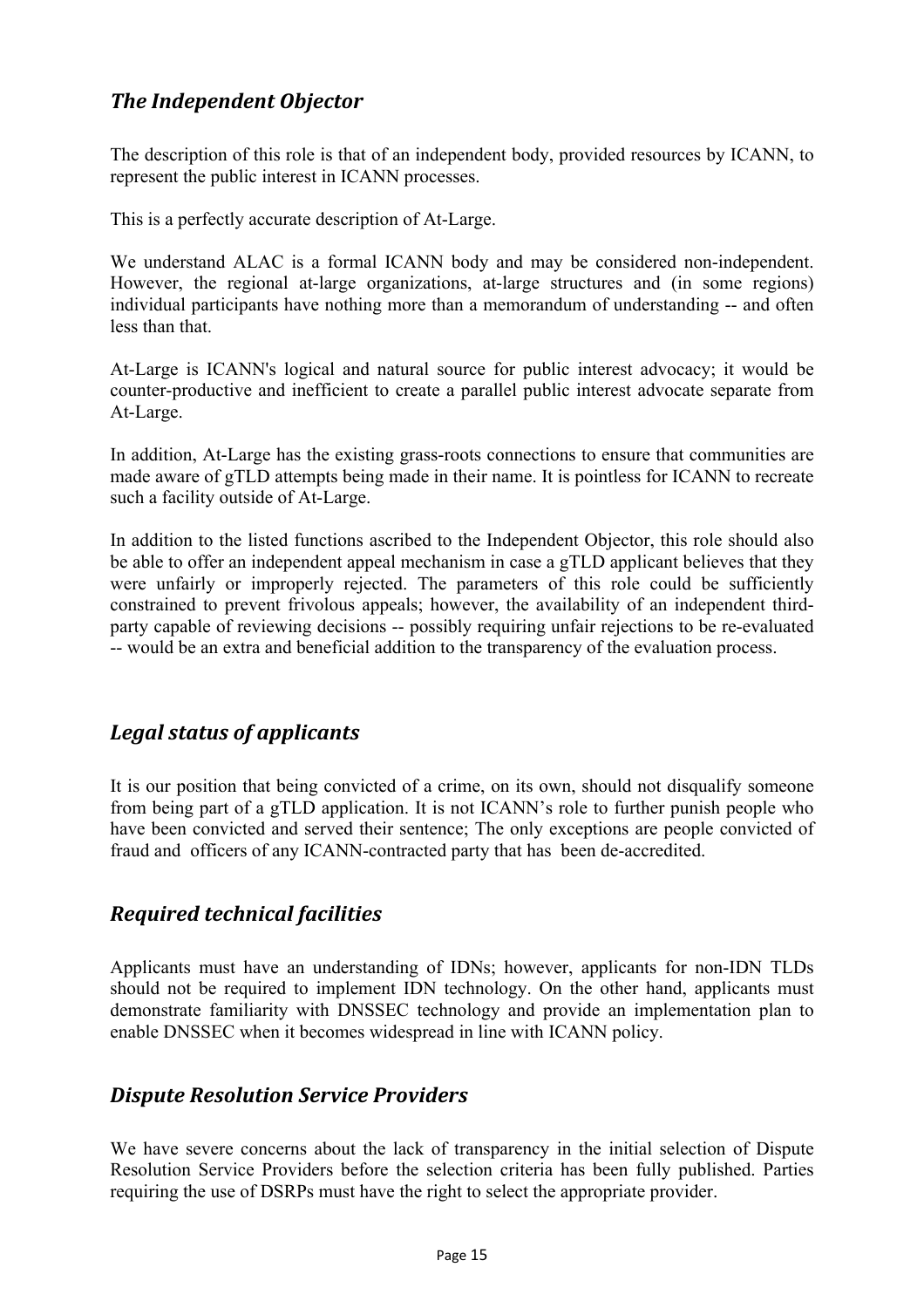# TRANSPARENCY AND ACCOUNTABILITY ‐ WORKING GROUP 4

## *I. Transparency:*

The At-Large Community is encouraged by ICANN's efforts to achieve a high level of transparency in all its operations and to implement its bylaws accordingly. To an outside Internet user, ICANN presents a high degree of transparency and accountability. ICANN should be commended for its efforts in setting a standard for other organizations to aspire to. However, for Internet users who wish to contribute directly to ICANN's policy development, the At-Large Community identifies several areas where transparency should be further improved.

### **1. Timing of Major Documents**

#### **Rationale:**

Documents are often presented late, thus At Large members have difficulty providing timely input to the policy development process and in understanding how community input has been used.

#### **Recommendations:**

- Bring more transparency into how staff deals with input from constituencies, in developing documents for the Board, and;
- Reconsider the schedule for documents and Executive Summaries, in various languages, which would allow enough time for discussion and to make comments.

#### **2. Finance**

#### **Rationale**

To date, ICANN has not been able to provide financial information about the costs of each ICANN entity, including ALAC itself, or for specific At-Large projects. Consequently ALAC has not been able to undertake its own cost-benefit analysis and budgetary planning. Indeed, At-Large is not yet included explicitly in the ICANN's FY2010 Operating Plan and Budget.

#### **Recommendations:**

- Develop a budget for each ICANN entity (including At-Large) according to their mandates including staff costs, and make it public;
- Define the responsibilities for executing these budgets;
- Institute a periodic public evaluation of each entity's budgetary execution.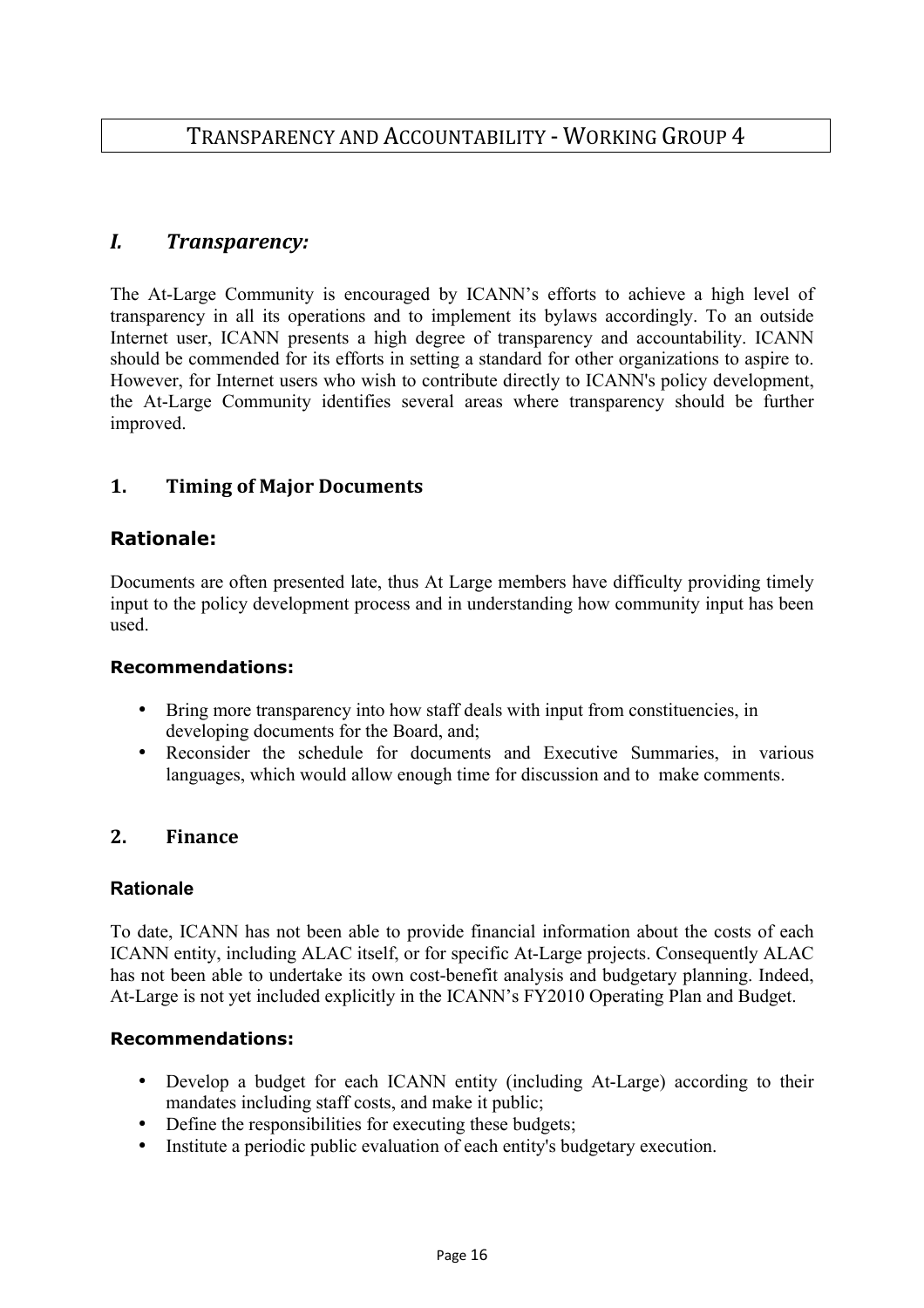### **3. Budget**

## **Rationale:**

Transparency of the budget as it affects ALAC and its constituent ALS could be improved. We need clear financial allocation and expenditure procedures. ALAC supports Recommendations 1.13 and 2.4 of the Draft Implementation Plan for Improving Institutional Confidence.

#### **Recommendations:**

- Create budgetary allocation for expenditure by ALAC and its constituent RALOs, for agreed activities, including accountability;
- Account for expenditures made by, or on behalf of, ALAC and its constituent members.

## **4. Accounting for Public Input**

### **Rationale:**

ALAC encourages ICANN to continue to improve the transparency of the way in which public input has been taken into account.

#### **Recommendations:**

- Act upon the PSC Recommendation 2.4.1 to this effect; and
- Appropriately annotate substantive ICANN documents under consultation to indicate the origin of support or dissent for specific proposals.

## **5. Contractual Compliance and Process**

### **Rationale:**

An important mission of a contract-based organization is ensuring contractual compliance. Without consistent and clearly defined process for monitoring and where necessary, enforcing implementation, the objective of policy development may be undermined. A transparent endto-end compliance and remedy process should complete the contractual cycle.

#### **Recommendations:**

- Document the life cycle of compliance procedures, requirements, metrics, follow-up, enforcement and appeals;
- Make available for public review what is required of the contracting parties, including the timeline for compliance, related correspondence and statistics;
- Periodically audit and improve goals to help this effort with the result of allocating additional resources should ICANN staff be unable to cope with the resultant high volume of complaints.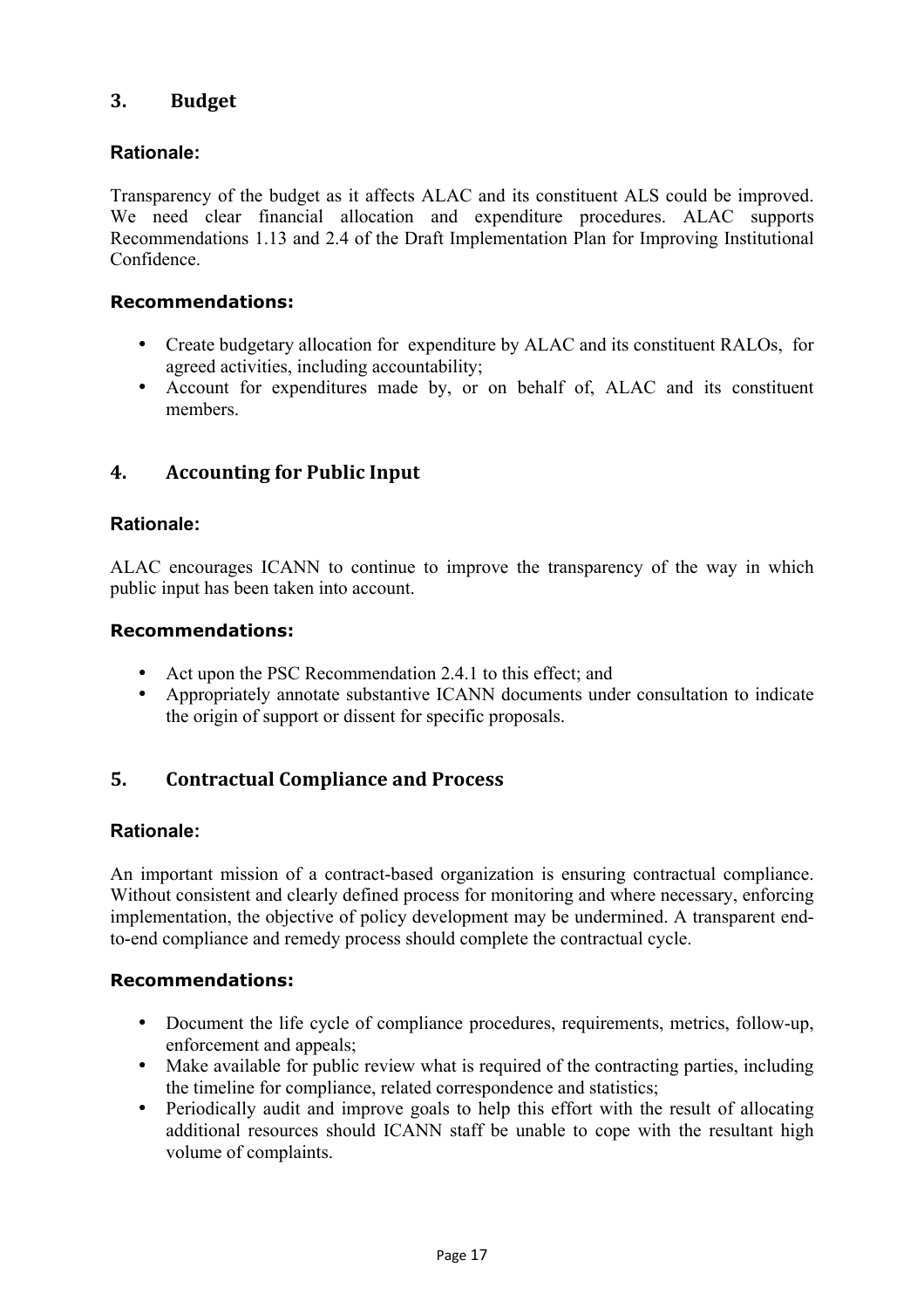## **6. ICANN's Public Service Role**

### **Rationale:**

Enhancing ICANN's public service role would be facilitated by improved opportunities for participation by representatives of Internet users, consumers and civil society.

### **Recommendations:**

- Annually orient one ICANN meeting towards issues relating to non-commercial, commercial and individual users; and
- Opening up the periodic ICANN regional meetings to participants concerned with the public interest from the region concerned.

## **7. Conflicts of Interest**

### **Rationale:**

The existing conflict of interest policy is today inadequate, in view of the extensive roles of ICANN participants in decision- making processes.

#### **Recommendation**

Review and update conflict-of-interest policies as they apply to Supporting Organizations, Advisory Committees and other relevant entities.

## *II. Accountability:*

ICANN is accountable to the global Internet community and the public at large. In the event of a conflict between the interests of individual ICANN constituencies and the interests of the public at large, the latter should have priority. ICANN directors serve the interests of the public at large rather than those of the constituencies which appointed them. To this effect, At-Large welcomes improvements to existing accountability mechanisms such as reconsideration policy, the review process, the Ombudsman and other provisions of the Bylaws which ensure accountability in its day-to-day operations.

The At-Large community has several concerns regarding the implementation of accountability in the future, particularly in a post-JPA phase. ICANN needs to re-think its procedures for interacting with stakeholders, supporting organizations and advisory committees.

## **1. Joint Project Agreement**

### **Rationale:**

The Joint Project Agreement (JPA) acts as an external accountability check on ICANN's policies, progress and processes. After the conclusion of the JPA, there may be a need to present alternative mechanisms to achieve analogous objectives.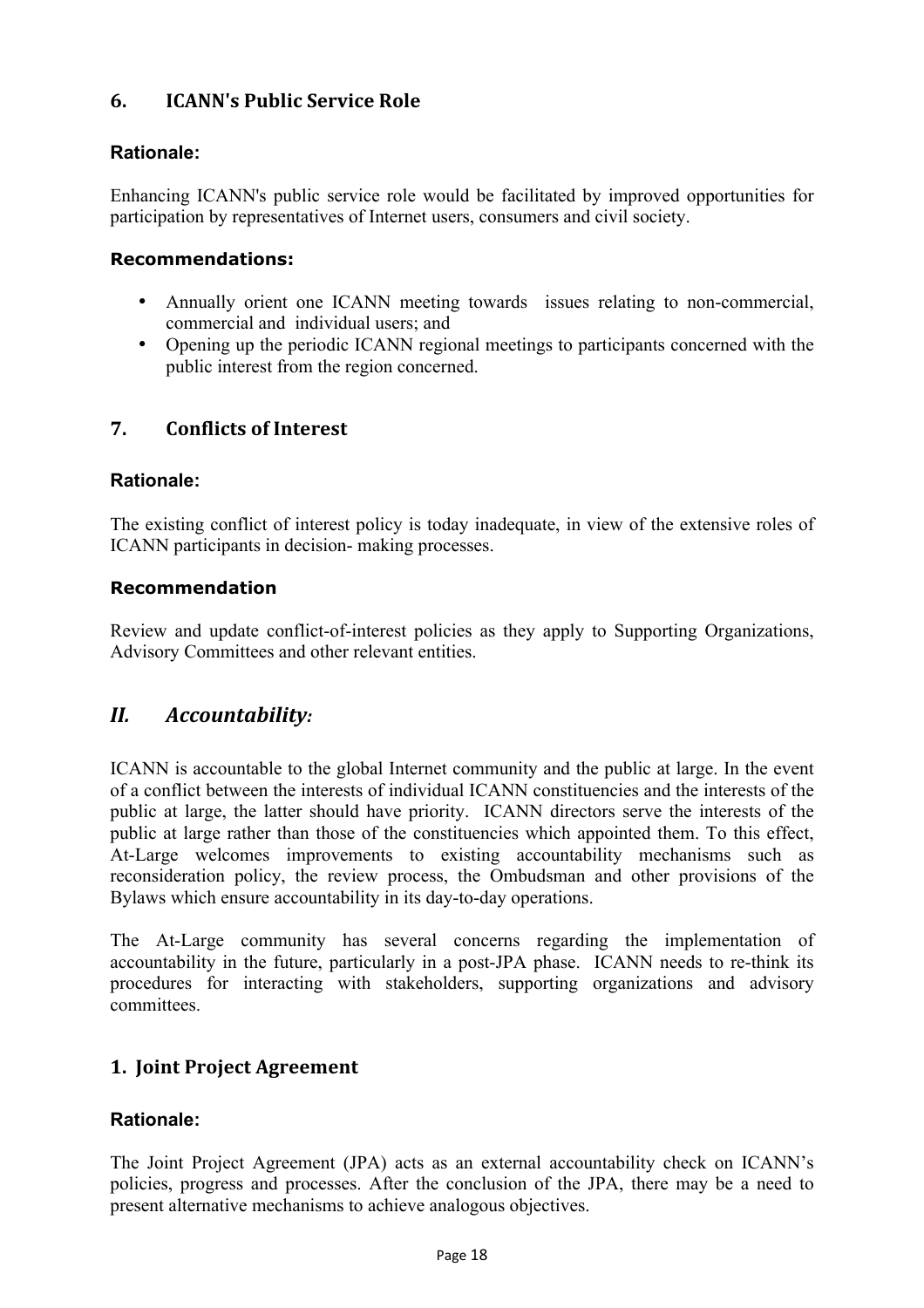#### **Recommendation:**

• To sustain its public interest credentials in the future post-JPA period, ICANN should improve the balance between operator and business interest on the one hand and ALAC and GAC on the other hand.

### **2. Procedures for Addressing ALAC Advice**

#### **Rationale**

There is no formal procedure in place for the interaction between ALAC and the Board, and how the Board treats ALAC Advice. Furthermore, the At-Large community is underrepresented in the Board.

#### **Recommendations**

- ALAC proposes a procedure for the interaction between ALAC and the Board which would include an obligation for the Board to react formally to advice from ALAC and, in case the Board decides not to adopt ALAC advice, to enter into formal consultations to discuss the disagreement. In the event that this does not produce any results, the Board should explain why it has rejected ALAC's advice.
- ALAC also envisages that in order to give ICANN a clearer image of a multistakeholder organisation, including Civil Society, the composition of the Board should be re-balanced to afford greater visibility and representation of Civil Society as represented by the At Large Community. ALAC proposes that the ICANN Board should include two voting Directors nominated by the At Large Community.

ICANN's legitimacy in the eyes of the global Internet community, depends on improved transparency and accountability.

We look forward to moving ahead in this direction.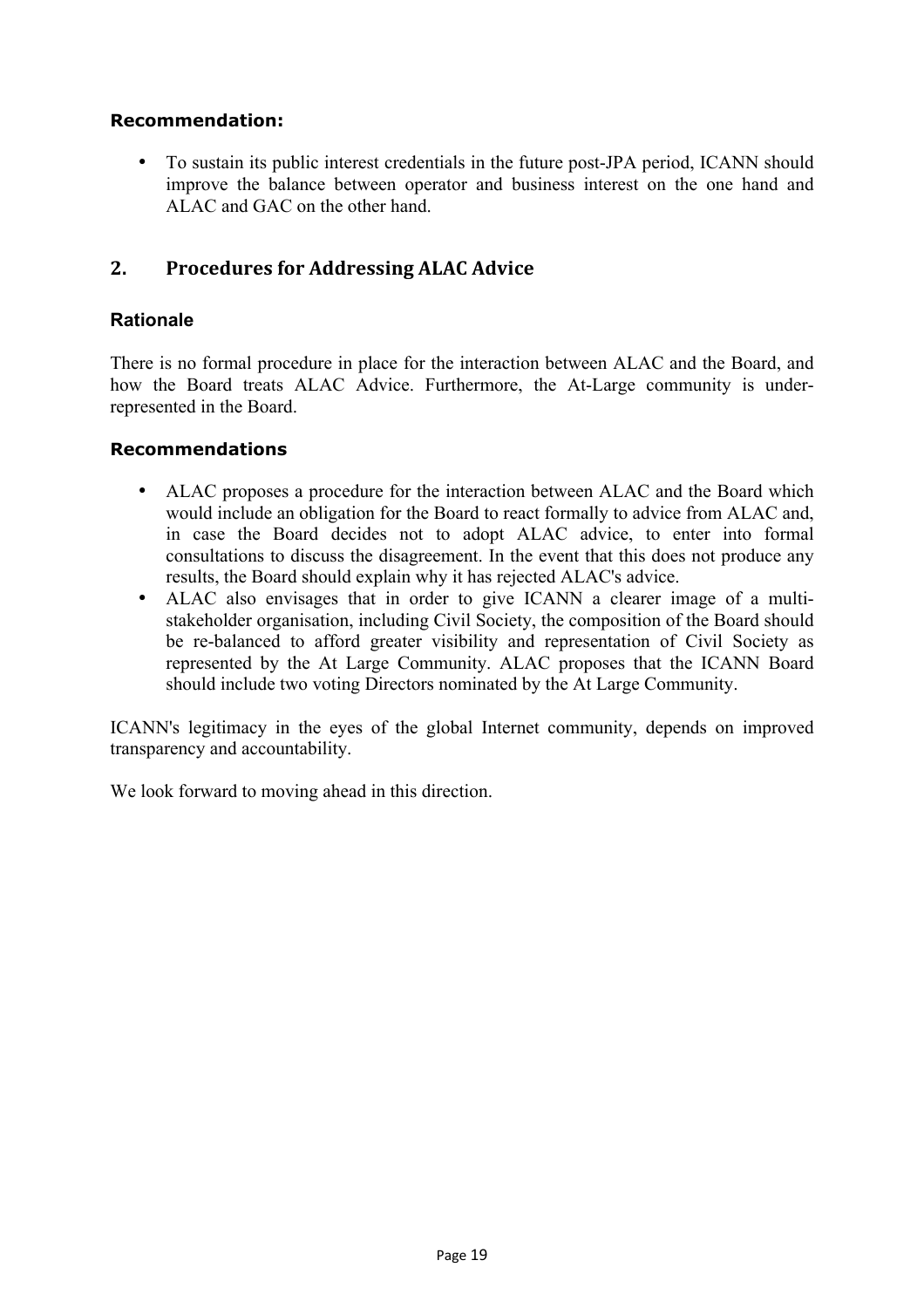# *Internet users want all reasonable steps taken for a more secure internet*

We recognize that there is no "silver bullet" technology or policy that will make the Internet entirely secure. We also recognise that ICANN is not the only organisation that deals with securing the Internet. But we are concerned with the role ICANN should play to better secure the Internet for Internet users.

Recently, ICANN's constituent communities have begun to ask how ICANN could work within its remit and have a positive impact to reduce activities which use the DNS in criminal, malicious or fraudulent ways.

For its part, ICANN's mission includes as a core component ensuring the stability and security of the DNS, which is in its remit. We believe that there are actions that ICANN can and should take that will mitigate and possibly stop such malicious or criminal activities.

We believe ICANN should act in the following areas:

- DNSSEC
	- o Signing the root
	- o Requirements for Registries and Registrars
- Fighting exploitation of the DNS
	- o Accuracy and verifiability of registration data
- Registration abuse

### **DNSSEC**

The introduction of DNSSEC, especially signing the root, might harm the some network implementations i.e. WIFI hotspots. Several authentication systems are likely to fail. ICANN should initiate a study of such possible impacts.

ICANN should support industry efforts to accommodate DNSSEC and its provision in more secure environment.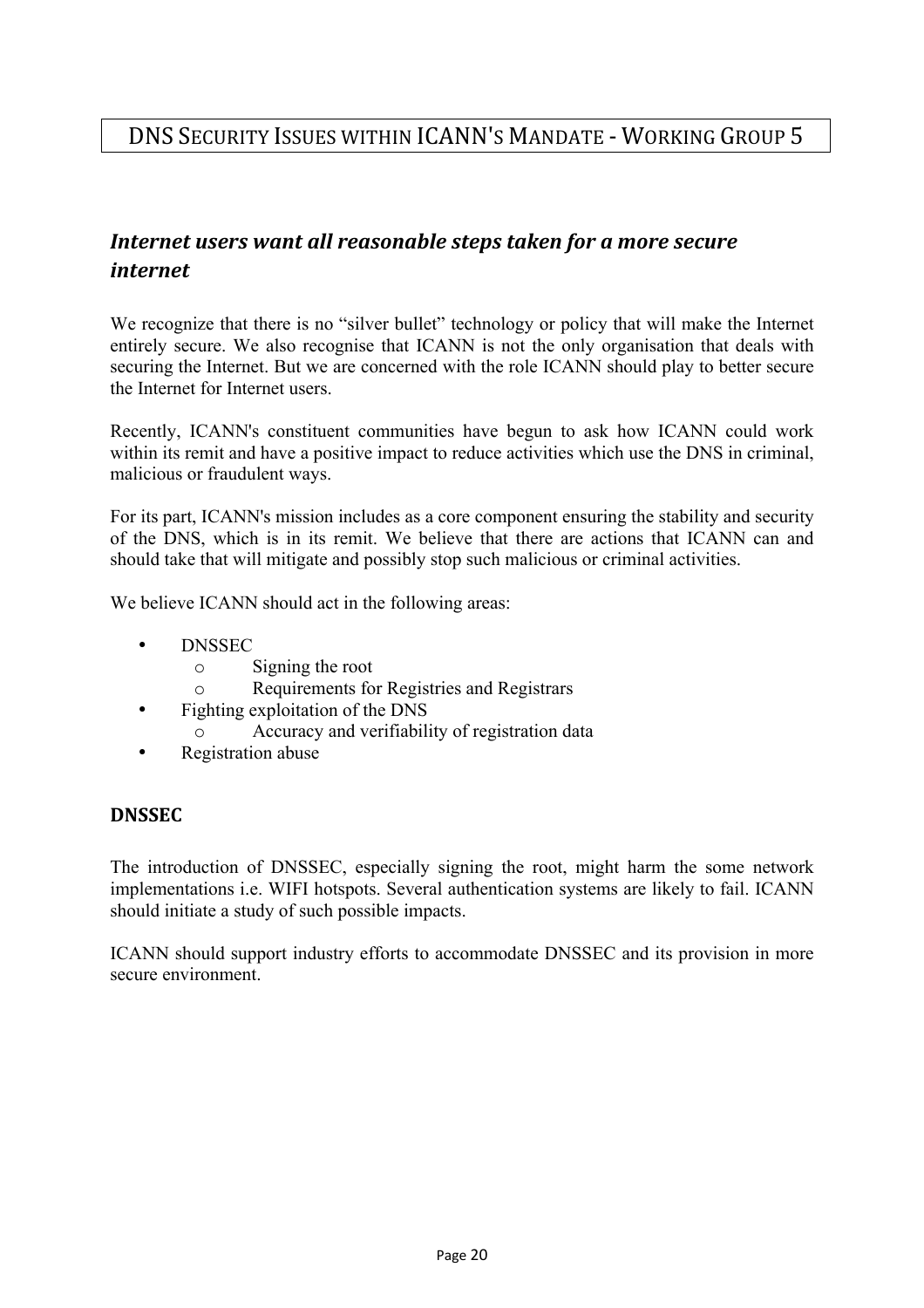## **Signing the root**

We urge ICANN to proceed in the process of having the root signed in a way that provides integrity and is globally accepted. We believe international accountability for generating the signatures to be the most acceptable solution.

Until the root is signed, third party trust anchor repositories (especially ITAR) should be used.

### **Requirements for Registries and Registrars**

All TLDs should be signed as soon as possible, to establish a valid trust chain. Trust anchor repositories do not scale at that level due to domain explosion. Therefore, we urge all new TLDs to be signed from their inception. DNSSEC should be a technical requirement for new registries and new TLDs.

ICANN should modify the registry and registrar contracts to include provisions that would allow registrants to deploy DNSSEC in a convenient way. (See Annex A for details).

## **Fighting exploitation of the DNS**

Currently the most prominent example of exploitation of the DNS is Fast-Flux hosting as described in the following documents:

http://gnso.icann.org/issues/fast-flux-hosting/fast-flux-initial-report-26jan09.pdf, http://www.apwg.org/reports/APWG\_RegistrarBestPractices.pdf

We support the APWG Best Practices and urge all stakeholders to implement the proposed steps as soon as possible. There is no need for further studies; it is time to act.

We urge ICANN to support the following points:

- Encourage a stricter registration process to minimize fraudulent registrations.
- Enforce technical methods to restrict fast-flux as defined by the APWG at the registry level.
- Adopt a clearly defined, universal process for accelerated suspension of misused domains.
- Promote improvement of data sharing and analysis regarding criminal or malicious ctivities among registry, registrar, law enforcement and anticrime communities. Data protection and privacy issues must be considered.
- Collect and promote best practices for registries and registrars to protect their customers from fraudulent activities. Provide the information translated to the native languages of the end users, i.e. http://www.identidadrobada.com/

### *Registration abuse*

For the Internet user and domain registrant, the following issues are important:

- Domain Name Hijacking
- Registrant impersonation by social engineering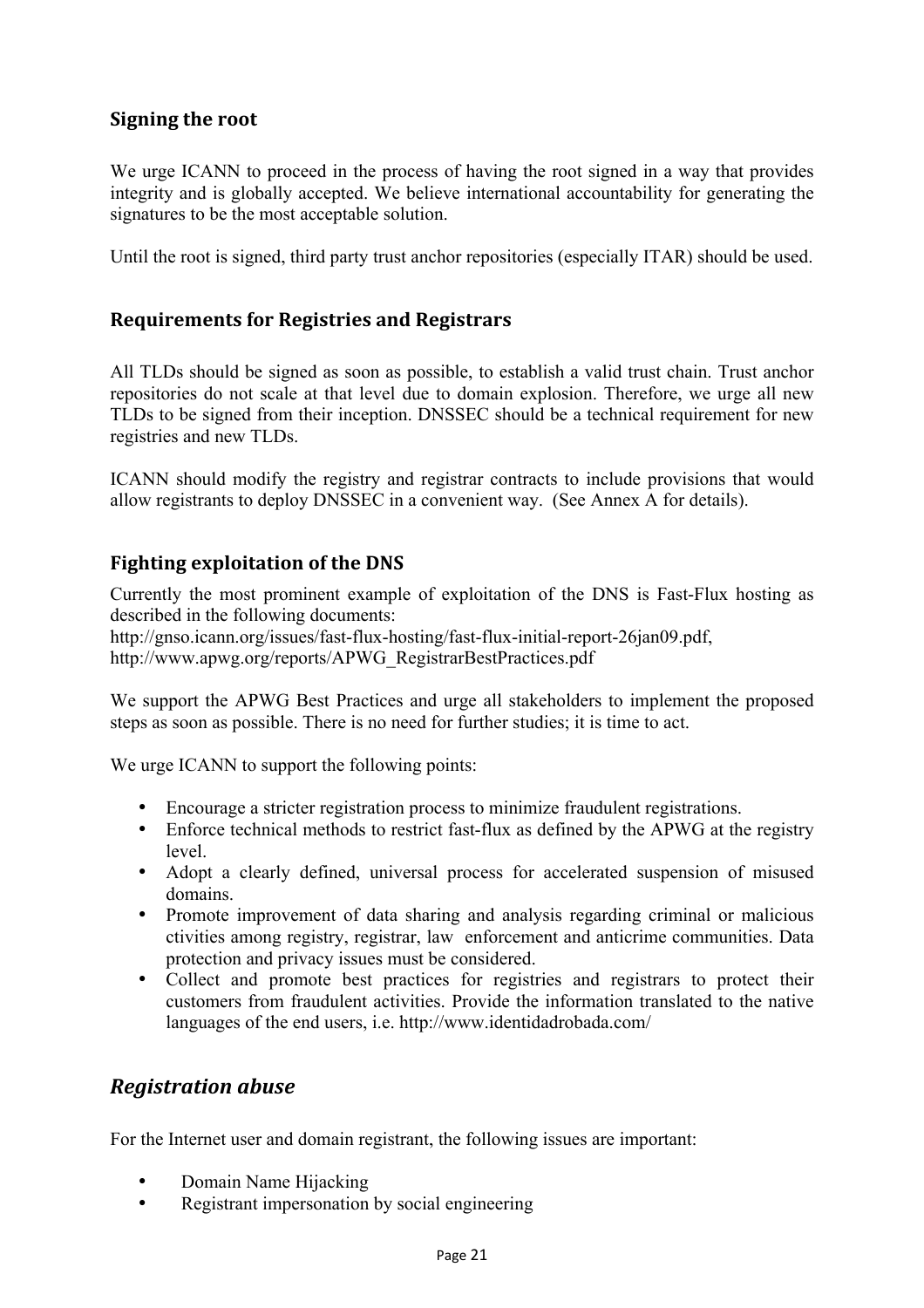- Domain transfer pitfalls
- Erroneous delete

We strongly encourage ICANN to promote the prompt implementation of the recommendations from the 2005 Hijacking report:

http://www.icann.org/en/announcements/hijacking-report-12jul05.pdf

The working group recognizes that the recommendations therein have been implemented to varying degrees, however, full implementation will go a long way to addressing all of the issues above.

Typo squatting is registering a domain name which can be easily confused with an existing one. The issue becomes more widespread and difficult to solve with the introduction of IDN. Together with other fraudulent look-alike domain presentations such registrations should not be allowed in the first place. These techniques are used in the distribution of malware and for purposes of PII theft, as well for search engine result gaming. We recommend applying the existing detection algorithm to all registries and encourage a study on the new issues with IDNs.

## *Conclusion*

In order to deploy DNSSEC in a wide scale, the registry and registrar contracts should be amended to include provisions relative to DNSSEC. Existing TLDs should be signed as soon as possible. New TLDs should be signed from the start. The root should be signed as soon as possible.

There could be some issues for the Internet users to be able to effectively benefit from the added security introduced by DNSSEC. It is also crucial that mechanisms are put in place at registry and registrar level to allow domain name registrants to deploy DNSSEC in a convenient way.

A number of malicious and criminal activities involving domain name registration could be mitigated by stricter registration processes and monitoring of unusual registration activities.

### **Summary of recommendations**

- ICANN should initiate a study of such possible impacts of the introduction of DNSSEC on the installed base.
- ICANN should proceed in the process of having the root signed in a way that provides integrity and is globally accepted.
- ICANN should modify the registry and registrar contracts to include provisions that would allow registrants to deploy DNSSEC in a convenient way.
- ICANN should encourage a stricter registration process to minimize fraudulent and criminal registrations.
- ICANN should proceed further with implementing the proposals from the 2005 Hijacking report.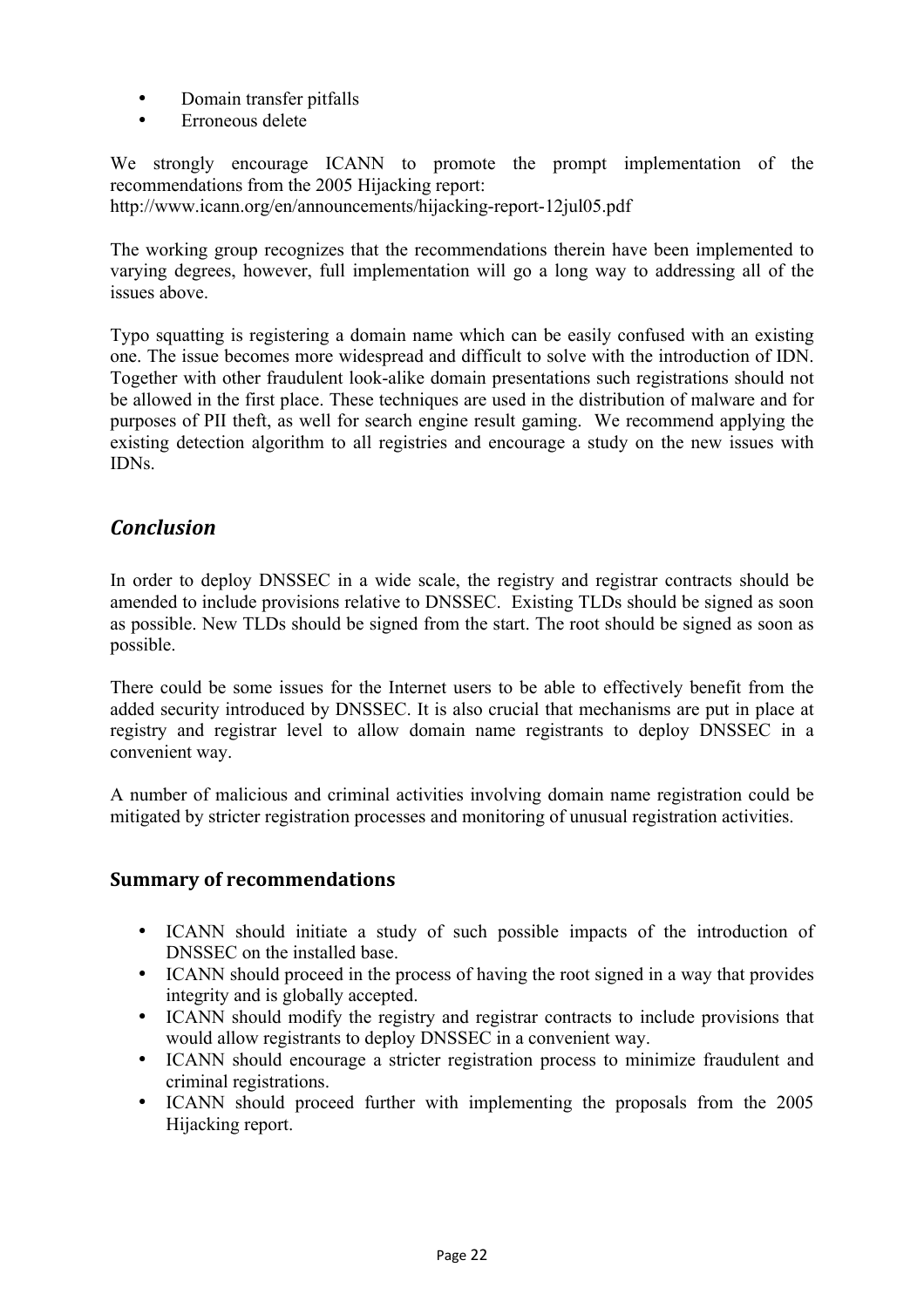# *Annex A*

From the Internet user perspective, an effective DNSSEC solution should address the following points:

- Domain management through the reseller chain has to include all DNSSEC features. Registrants need a single entity to deal with.
- Publish escalation matrix for DNSSEC failure: Wrong or expired signatures render the zone unusable. Key loss due to operational error is expected to be the most common error and will only noticed, when the first signatures times out. Quick reaction is important. Otherwise DNSSEC will be disabled.
- Require minimal DNSSEC capabilities at every point in the reseller chain: Removing key material by authorized people to deal with transferring signed domains.
- Extend holder change policies to a seamless key rollover as the default change procedure even with unwilling parties. Zones should be kept signed during this process.
- Unauthorized or malicious people must not be able to disturb the DNSSEC.

# STATEMENTS FROM THE REGIONAL AT‐LARGE ORGANISATIONS (RALOS)

## *AFRALO*

L'assemblée générale de l'organisation régionale Africaine des Structures At-Large était un importante occasion pour la communauté At-large Africaine de discuter la stratégie de cette dernière en vue de renforcer la participation à la prise de position dans le processus de développement des normes concernant les différentes politiques de l'ICANN. Les participants ont aussi mis le point sur la nécessité du renforcement de capacités des ALS Africains.

Khaled KOUBAA, membre d'AFRALO

## *APRALO*

APRALO made necessary changes to its RALO Operational procedures, elected three new Officers and appointed a new Secretariat while ensuring regions were represented in office and ICANN positions. Formed a working relationship with the IGF with future participation plans and as a need will begin to invest in Web 2.0 technologies for communication and outreach. All decisions were unanimously accepted, with one of 99 per cent in favour.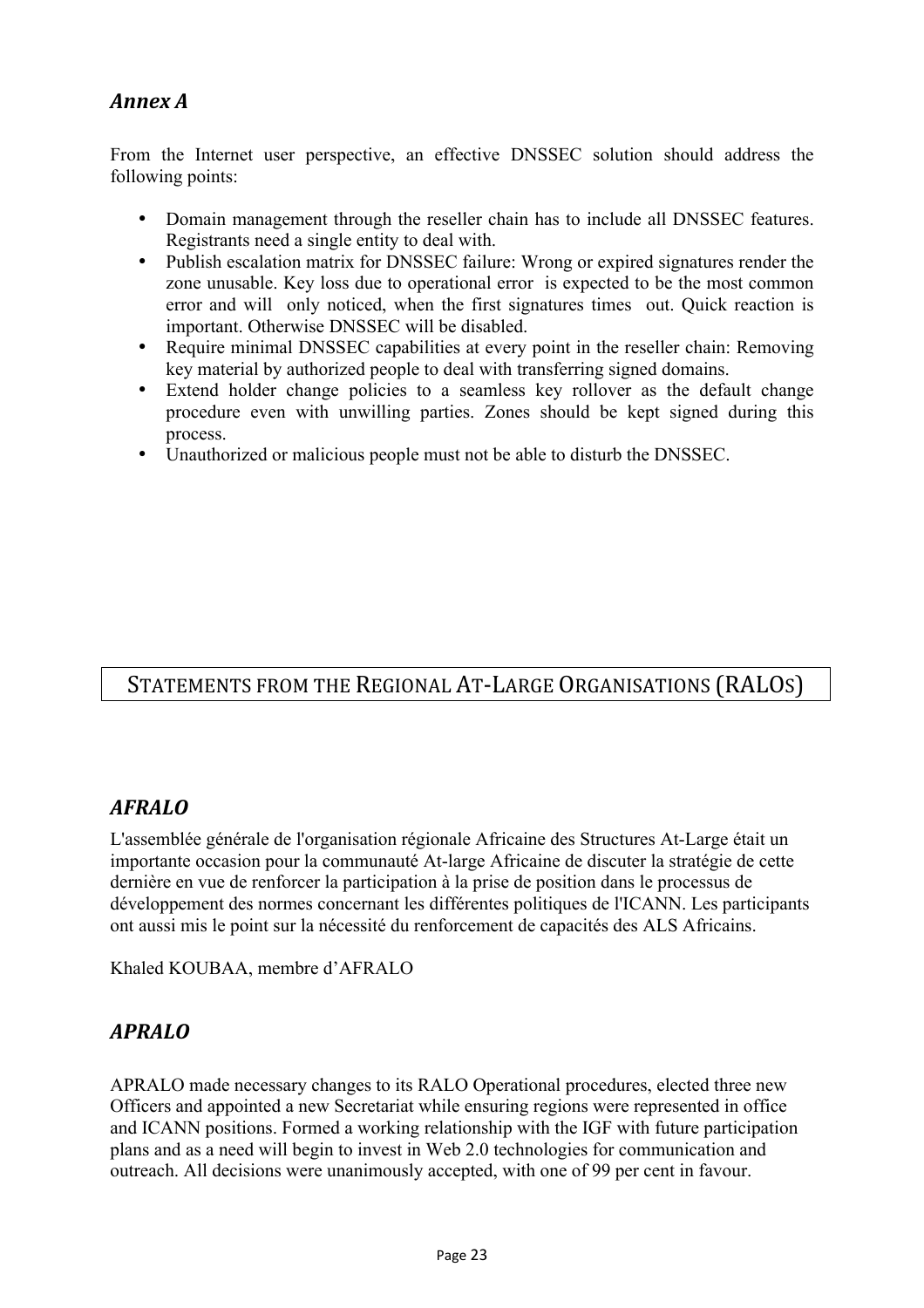# *EURALO*

EURALO strongly appreciates this first ever User Summit at ICANN which offered an excellent opportunity for exchange of opinion, discussions on various ICANN issues and a get-to-know-each-other in the At-Large community. It was an encouragement for all the EURALO ALSes participating. But if you want EURALO getting more effective, known and having increased impact, just give us the means to do it.

# *NARALO*

The members of NARALO appreciate the opportunity provided by this Summit for enabling us to meet face to face. It has not only helped our newer members to recognize the processes involved but also allowed us to move forward in real policy work. Over all, we are very pleased by the results of the Summit and are encouraged by the positive developments for our region and all of ALAC. We feel that At-Large is now able to make real contributions to ICANN's evolution. NARALO's members have been energized by what we have experienced this week and we are committed to ongoing active participation.

## SUMMARIES FROM THE THEMATIC SESSIONS

## *Statement from Participation and Outreach Thematic Session*

The thematic session "Participation and Outreach: A Regional Perspective" resulted in the ALAC creating a new outreach committee. The Committee will be led by RALO chairs, open to any ALS and will, inter alia, discuss the development and sharing of outreach resources and possible funding mechanisms for outreach activities.

# *Thematic session on "Internet rights and principles"*

The thematic session on "Internet rights and principles" was focused on a number of rightsrelated issues that fall under the purview of ICANN.

First of all, it was noted that ICANN still lacks a coherent and systemic approach to evaluate the impact that its policy decisions have on rights in general, be them human rights, consumer rights or other founding principles, as internationally recognized and/or defined in the major national legislations. It was suggested that ICANN should include in its policy development processes, prior to final Board consideration, a formalized assessment of such an impact, made by a staff function knowledgeable in the matter and in ICANN's technical and business environment.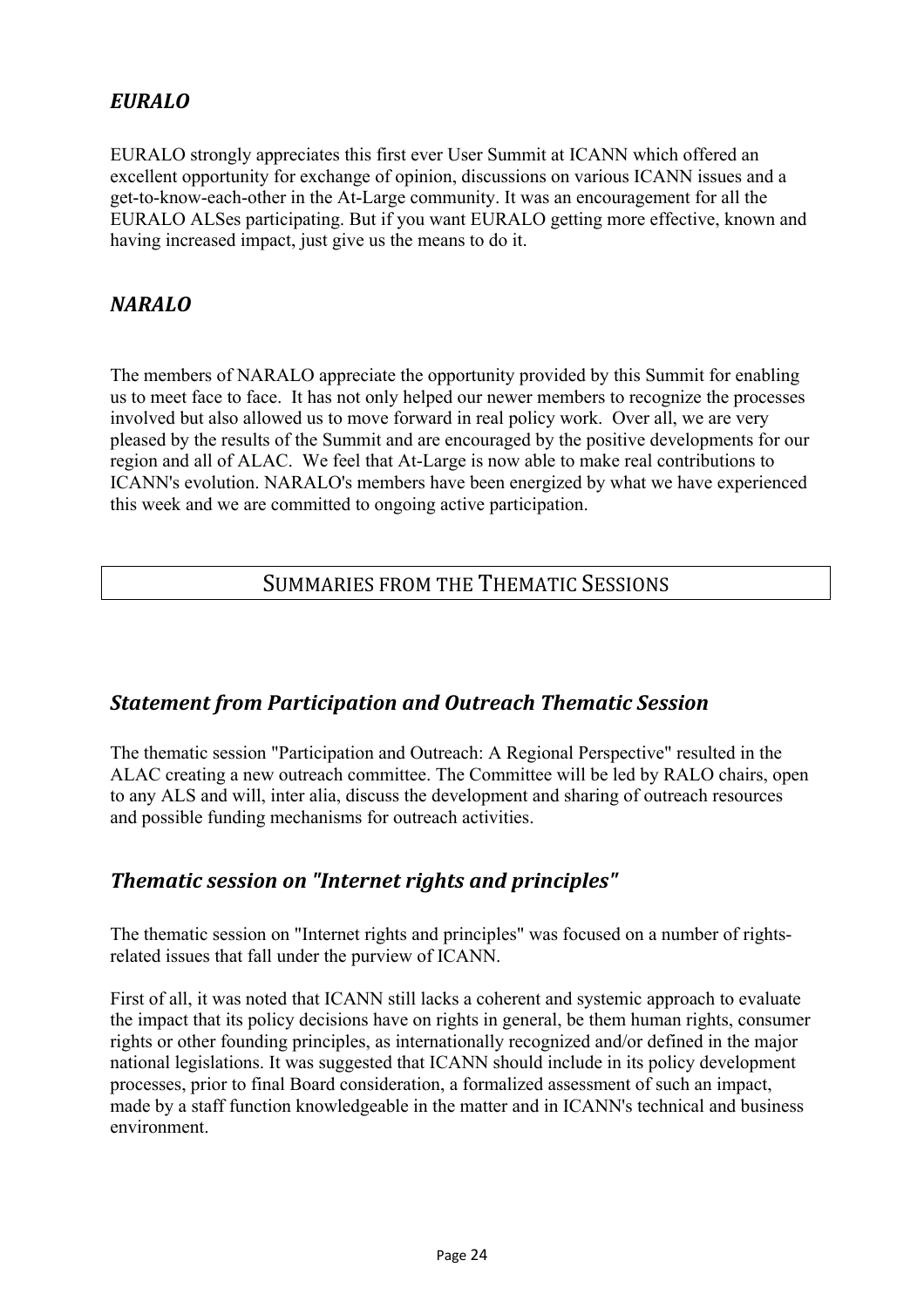## **About WHOIS and Privacy**

ICANN's inability to progress and to make policies compatible with the various national laws was noted: ICANN should cease aiming at a single global policy and accommodate national differences instead, depending on the country of the registrar and registrant.

## **About freedom of expression and new gTLDs**

There was general unhappiness with the ongoing policy provision to allow ICANN to reject applications based on morality-based objections. Most people found inappropriate for the ICANN Board to take this kind of decisions, and suggested deferring them to appropriate global bodies, though one stressed the importance of full self-governance instead. Nevertheless it was also acknowledged that this is a very complex topic and a true challenge to find a globally applicable solution that is satisfactory to all cultures. Therefore, appropriate time and occasion for discussion that includes human rights experts should be organized by ICANN.

## **About the right to participate in cultural life and its relevance to new gTLDs**

There was unanimous consent that the \$185,000 application fee is too high and will exclude applicants from developing countries or organizations of a non-profit nature, though it was reported that other ICANN constituencies do not share the same view. A comparison to spectrum allocation where frequencies are given for free or very low fees to communities and non-profits has been brought up. Several reasonable proposals for differentiated or progressive fees have been posted in past months to ICANN's public comment fora, but they were openly ignored: it is clear that such exclusion is actually desired by ICANN.

Finally, there was general support for the idea of a standardized statement of registrant rights (Registrants Rights Charter) to be compulsorily shown by registrars (and resellers as well) when a registrant buys a domain name. Participants agreed to work on a proposal for its substance as well as means to include the charter into ICANN's policy body as a follow-up to the meeting. Anybody interested in joining this effort please go to: http://internetrightsandprinciples.org/node/74

## *Thematic session on WHOIS*

1. Companies should have accurate data in WHOIS, but privacy of personal registrations at the registrants' request should be protected with the highest regard, with information made available only as strictly necessary and in limited circumstances. Important considerations among the community include:

- Law enforcement investigations
- Networking problems

2. ICANN is an international body, and as such, must respect national laws on privacy.